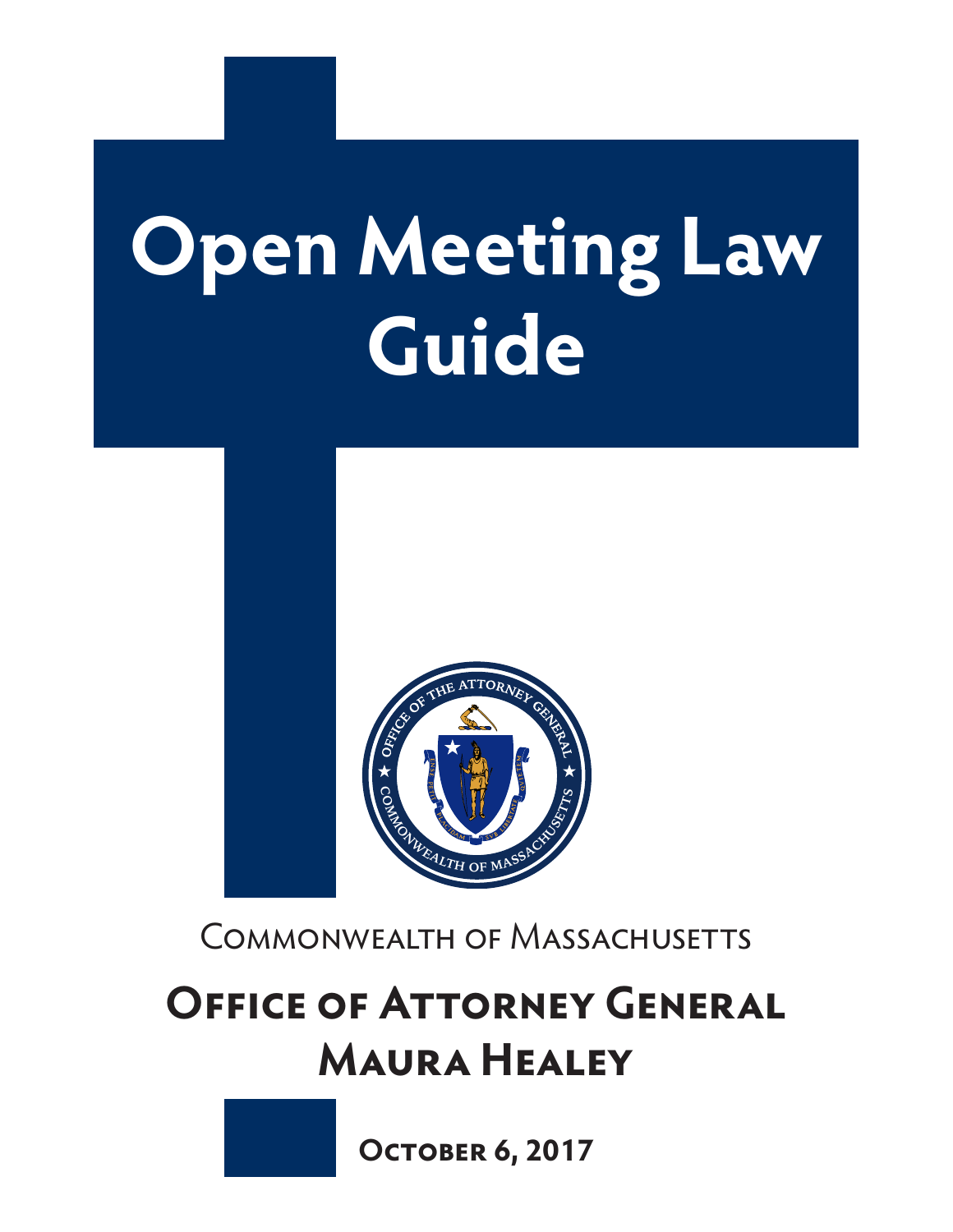Dear Massachusetts Residents:

One of the most important functions of the Attorney General's Office is to promote openness and transparency in government. Every resident of Massachusetts should be able to access and understand the reasoning behind the government policy decisions that affect our lives. My office is working to achieve that goal through fair and consistent enforcement of the Open Meeting Law, along with robust educational outreach about the law's requirements.

The Open Meeting Law requires that most meetings of public bodies be held in public, and it establishes rules that public bodies must follow in the creation and maintenance of records relating to those meetings. Our office is dedicated to providing educational materials, outreach and training sessions to ensure that members of public bodies and citizens understand their rights and responsibilities under the law.

Whether you are a town clerk or town manager, a member of a public body, or a concerned citizen, I want to thank you for taking the time to understand the Open Meeting Law. If you would like additional guidance on the law, I encourage you to contact my Division of Open Government at (617) 963-2540 or visit our website at [www.mass.gov/ago/openmeeting](http://www.mass.gov/ago/openmeeting) for more information.

Sincerely,

la Ha

Maura Healey Massachusetts Attorney General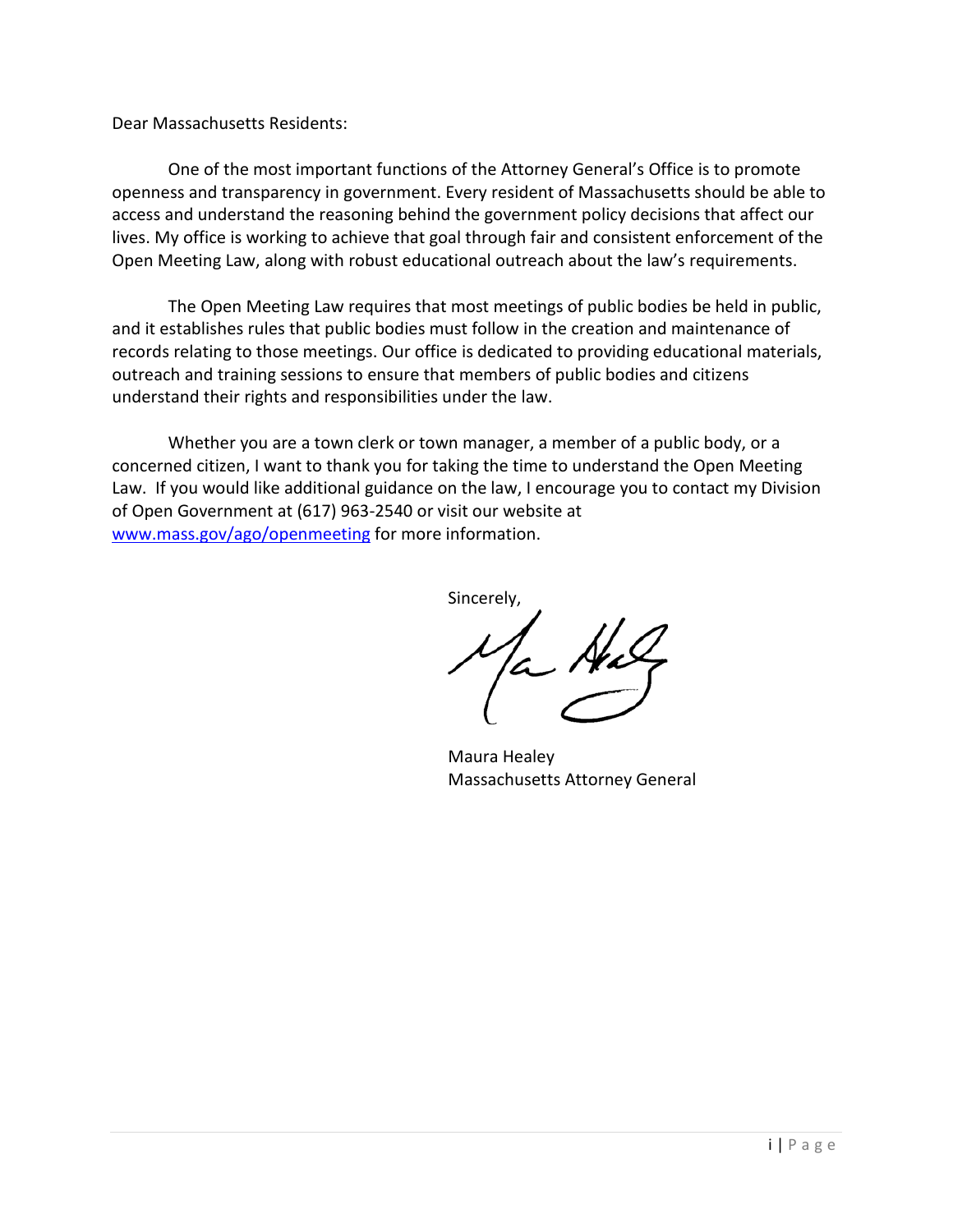# **TABLE OF CONTENTS**

# **Contents**

| Will the Attorney General's Office provide training on the Open Meeting Law? 20 |  |
|---------------------------------------------------------------------------------|--|
|                                                                                 |  |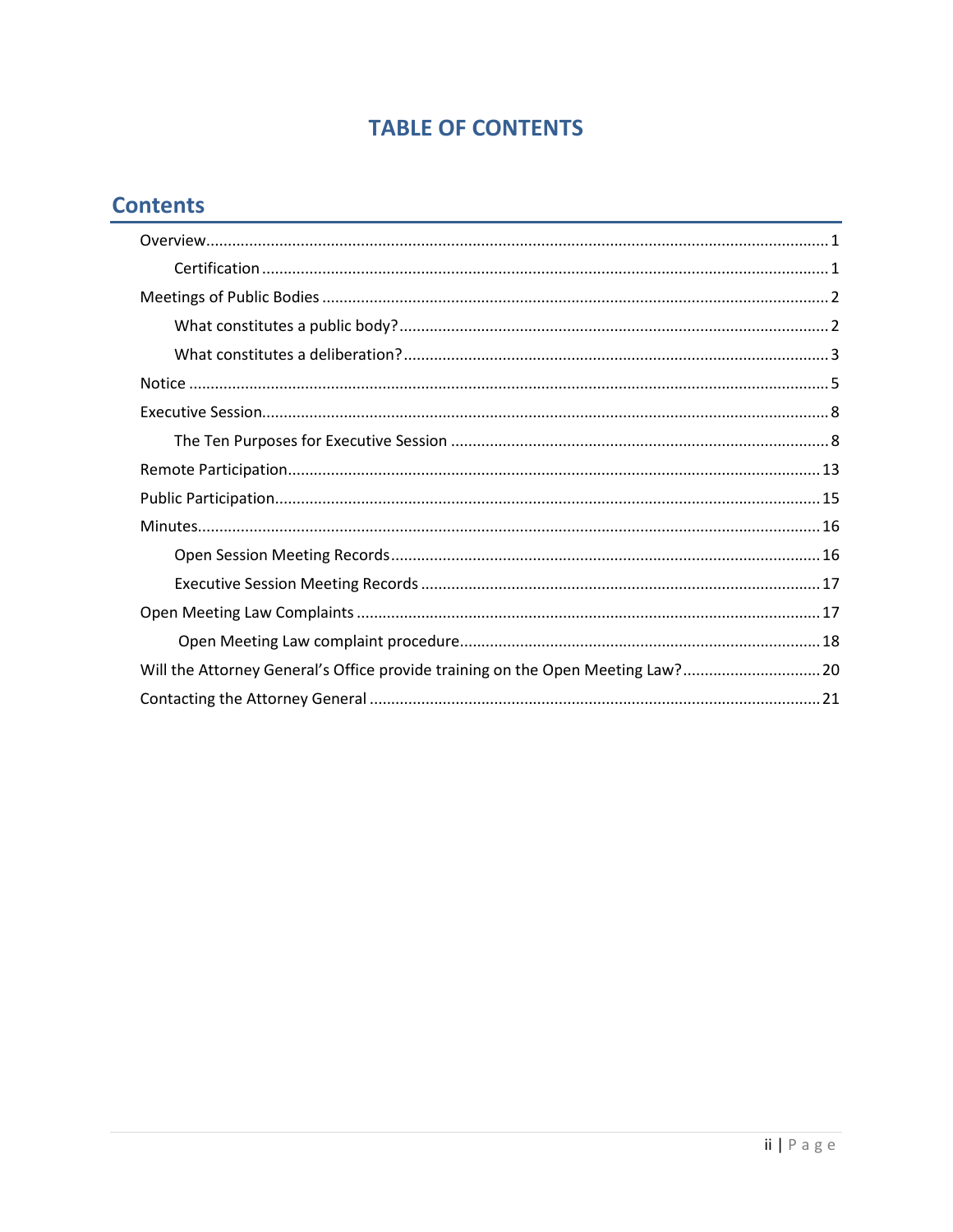# <span id="page-3-0"></span>*Attorney General's Open Meeting Law Guide*

#### **Overview**

#### Purpose of the Law

The purpose of the Open Meeting Law is to ensure transparency in the deliberations on which public policy is based. Because the democratic process depends on the public having knowledge about the considerations underlying governmental action, the Open Meeting Law requires, with some exceptions, that meetings of public bodies be open to the public. It also seeks to balance the public's interest in witnessing the deliberations of public officials with the government's need to manage its operations efficiently.

#### Attorney General's Authority

The Open Meeting Law was revised as part of the 2009 Ethics Reform Bill, and now centralizes responsibility for statewide enforcement of the law in the Attorney General's Office. G.L. c. 30A, § 19(a). To help public bodies understand and comply with the law, the Attorney General has created the Division of Open Government. The Division of Open Government provides training, responds to inquiries, investigates complaints, and when necessary, makes findings and orders remedial action to address violations of the law. The purpose of this Guide is to inform elected and appointed members of public bodies, as well as the interested public, of the basic requirements of the law.

#### <span id="page-3-1"></span>**Certification**

Within two weeks of a member's election or appointment or the taking of the oath of office, whichever occurs later, all members of public bodies must complete the attached Certificate of Receipt of Open Meeting Law Materials certifying that they have received these materials, and that they understand the requirements of the Open Meeting Law and the consequences of violating it. The certification must be retained where the public body maintains its official records. All public body members should familiarize themselves with the Open Meeting Law, the Attorney General's regulations, this Guide, and Open Meeting Law determinations issued to the member's public body within the last five years in which the Attorney General found a violation of the law.

In the event a Certificate has not yet been completed by a presently serving member of a public body, the member should complete and submit the Certificate at the earliest opportunity to be considered in compliance with the law. A public body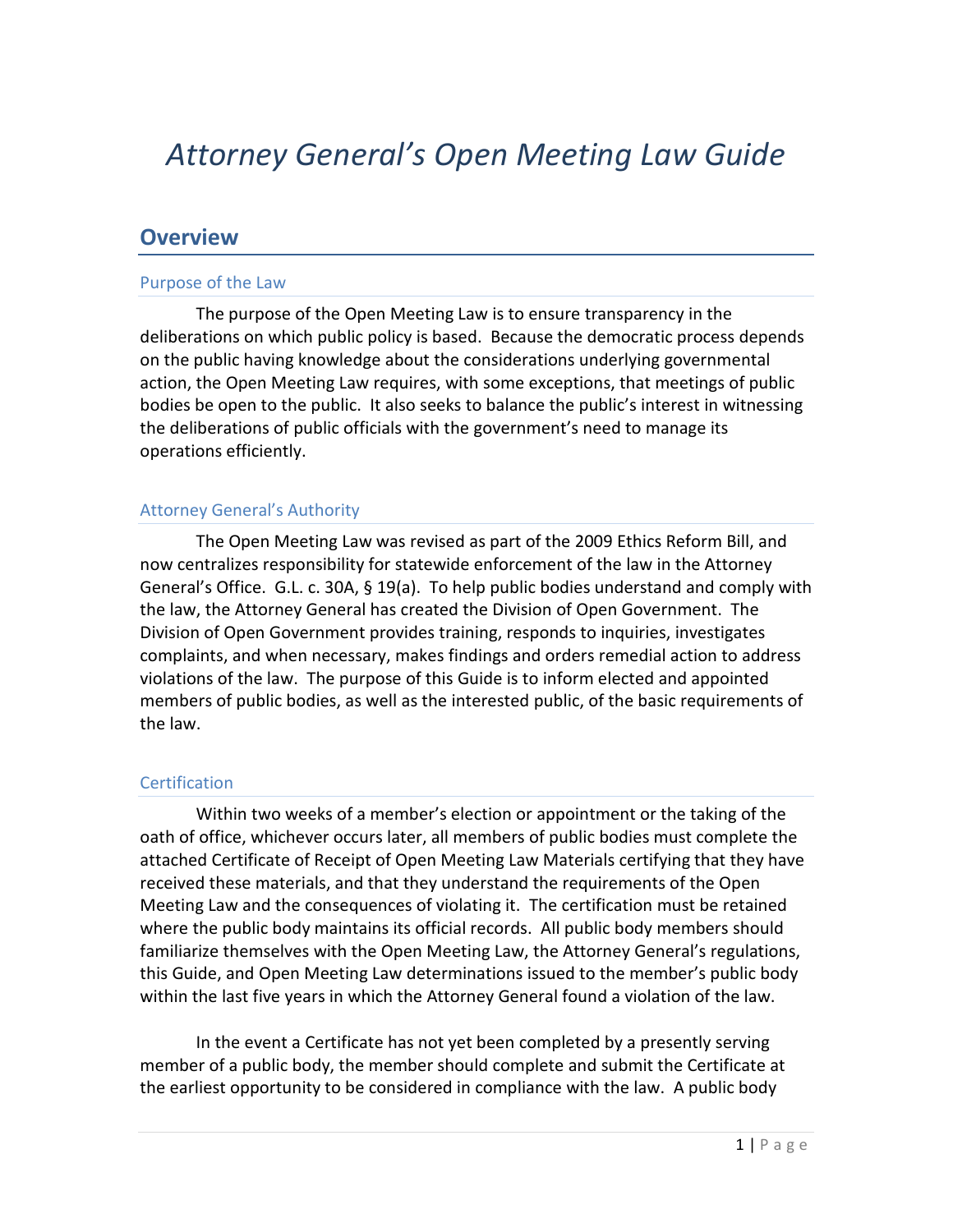member must sign a new Certificate upon reelection or reappointment to the public body but need not sign a Certificate when joining a subcommittee.

#### Open Meeting Law Website

This Guide is intended to be a clear and concise explanation of the Open Meeting Law's requirements. The complete law, as well as the Attorney General's regulations, training materials, and determinations and declinations as to complaints can be found on the Attorney General's Open Meeting website, [www.mass.gov/ago/openmeeting.](http://www.mass.gov/ago/openmeeting) Members of public bodies, other local and state government officials, and the public are encouraged to visit the website regularly for updates on the law and the Attorney General's interpretations of it.

# <span id="page-4-0"></span>**Meetings of Public Bodies**

#### What meetings are covered by the Open Meeting Law?

With certain exceptions, all meetings of a public body must be open to the public. A meeting is generally defined as "a deliberation by a public body with respect to any matter within the body's jurisdiction." As explained more fully below, a deliberation is a communication between or among members of a public body.

These four questions will help determine whether a communication constitutes a meeting subject to the law:

- 1) is the communication between or among members of a **public body**;
- 2) if so, does the communication constitute a **deliberation**;
- 3) does the communication involve a matter within the body's **jurisdiction**; and
- 4) if so, does the communication fall within an **exception** listed in the law?

#### <span id="page-4-1"></span>What constitutes a public body?

 $\overline{\phantom{a}}$ 

While there is no comprehensive list of public bodies, any multi-member board, commission, committee or subcommittee within the executive or legislative branches<sup>[1](#page-4-2)</sup> of state government, or within any county, district, city, region or town, if established to serve a public purpose, is subject to the law. The law includes any multi-member body created to advise or make recommendations to a public body, and also includes the governing board of any local housing or redevelopment authority, and the governing board or body of any authority established by the Legislature to serve a public purpose. The law excludes the Legislature and its committees, bodies of the judicial branch, and

<span id="page-4-2"></span>Although the Legislature itself is not a public body subject to the Open Meeting Law, certain legislative commissions must follow the Law's requirements.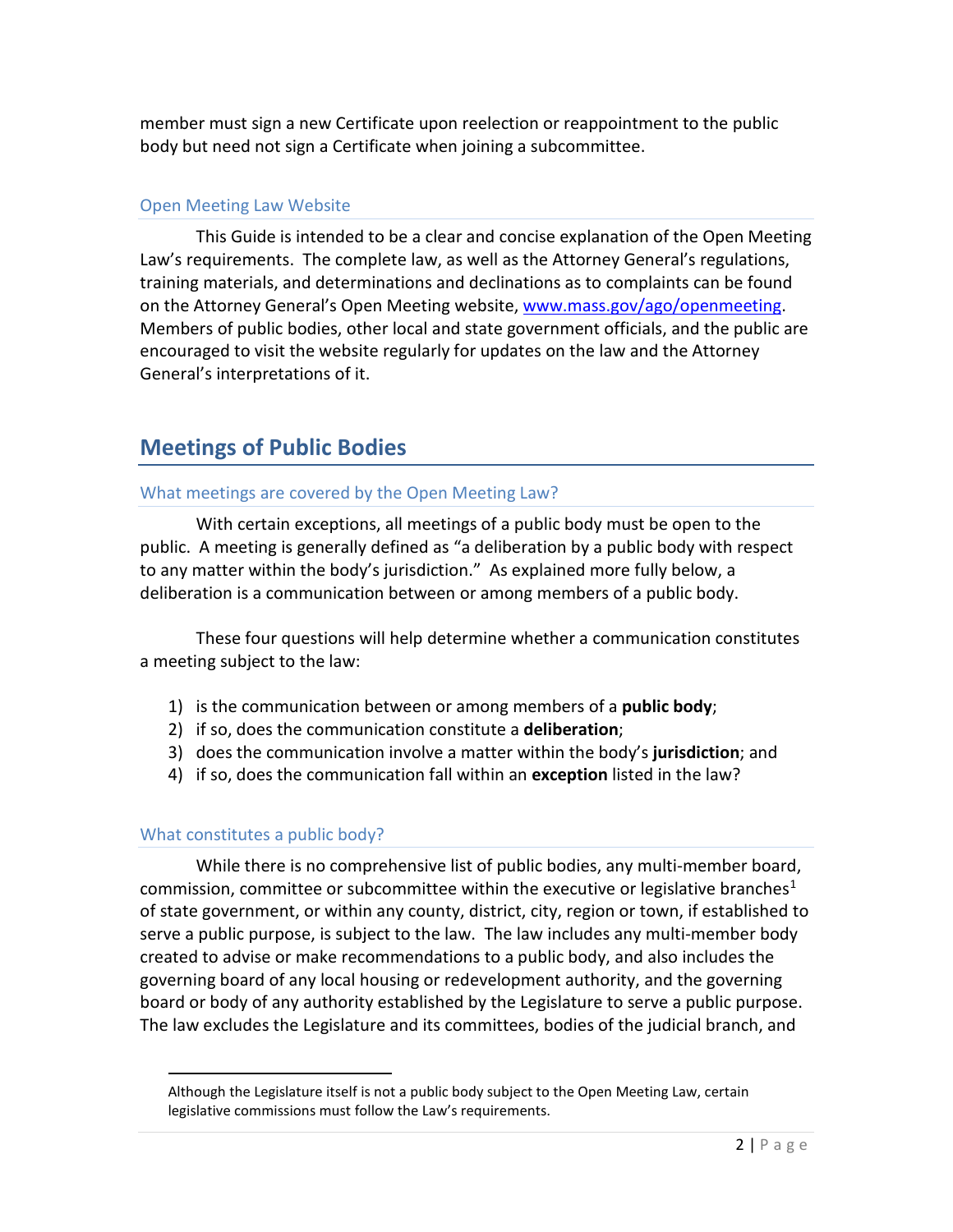bodies appointed by a constitutional officer solely for the purpose of advising a constitutional officer.

Boards of selectmen and school committees (including those of charter schools) are certainly subject to the Open Meeting Law, as are subcommittees of public bodies, regardless of whether their role is decision-making or advisory. Individual government officials, such as a town manager or police chief, and members of their staff are not subject to the law, and so they may meet with one another to discuss public business without needing to comply with Open Meeting Law requirements. This exception for individual officials to the general Open Meeting Law does not apply where such officials are serving as members of a multiple-member public body that is subject to the law.

Bodies appointed by a public official solely for the purpose of advising the official on a decision that individual could make alone are not public bodies subject to the Open Meeting Law. For example, a school superintendent appoints a five-member advisory body to assist her in nominating candidates for school principal, a task the superintendent could perform herself. That advisory body would not be subject to the Open Meeting Law.[2](#page-5-1)

#### <span id="page-5-0"></span>What constitutes a deliberation?

The Open Meeting Law defines deliberation as "an oral or written communication through any medium, including electronic mail, between or among a quorum of a public body on any public business within its jurisdiction." Distribution of a meeting agenda, scheduling or procedural information, or reports or documents that may be discussed at a meeting is often helpful to public body members when preparing for upcoming meetings. These types of communications generally will not constitute deliberation, provided that, when these materials are distributed, no member of the public body expresses an opinion on matters within the body's jurisdiction. Additionally, certain communications that may otherwise be considered deliberation are specifically exempt by statute from the definition of deliberation (for example, discussion of the recess and continuance of a Town Meeting pursuant to G.L. c. 39, § 10A(a) is not deliberation).

To be a deliberation, the communication must involve a quorum of the public body. A quorum is usually a simple majority of the members of a public body. Thus, a communication among less than a quorum of the members of a public body will not be a deliberation, unless there are multiple communications among the members of the public body that together constitute communication among a quorum of members. Courts have held that the Open Meeting Law applies when members of a public body communicate in a serial manner in order to evade the application of the law.

<span id="page-5-1"></span><sup>&</sup>lt;sup>2</sup> See Connelly v. School Committee of Hanover, 409 Mass. 232 (1991).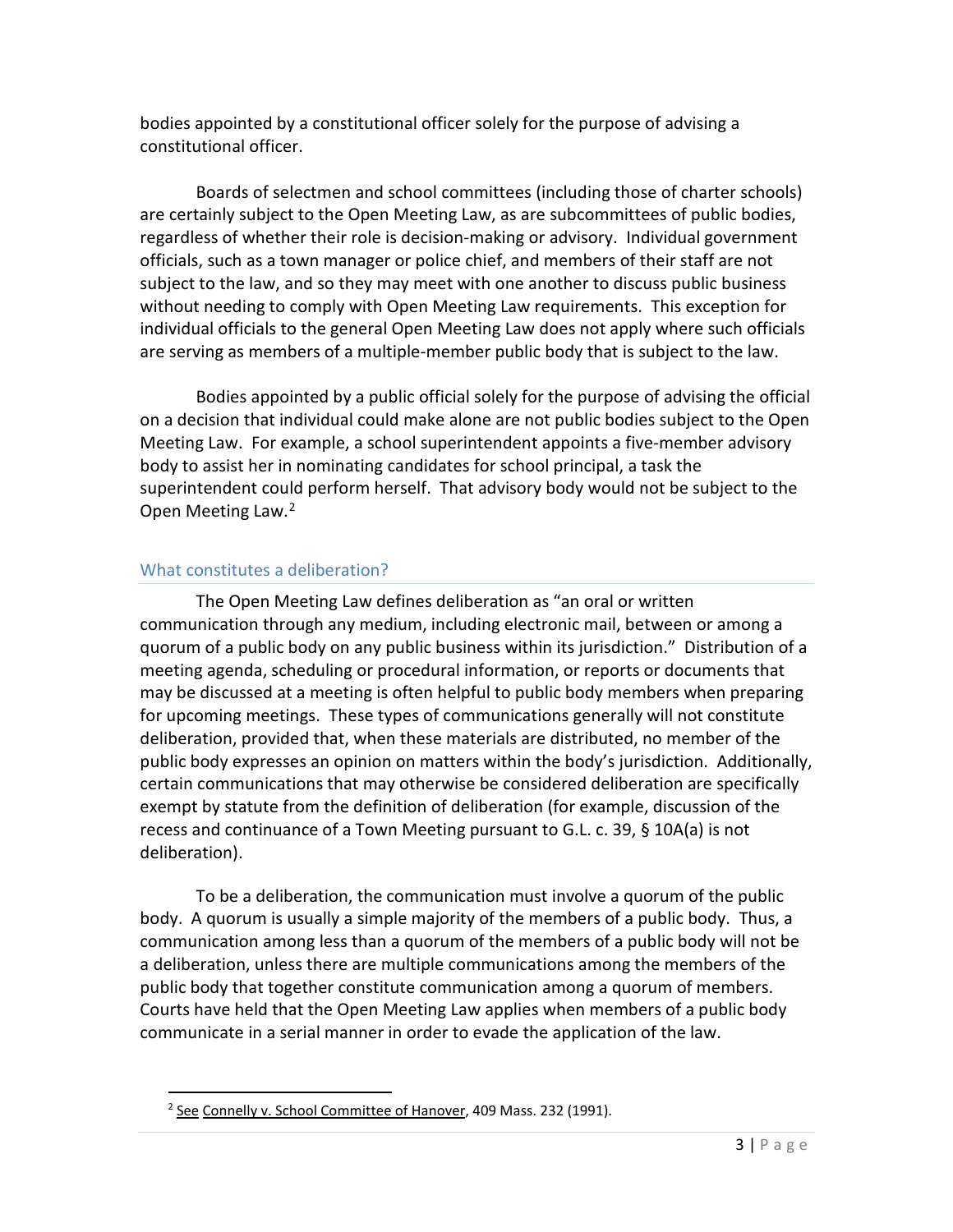Note that the expression of an opinion on matters within the body's jurisdiction to a quorum of a public body is a deliberation, even if no other public body member responds. For example, if a member of a public body sends an email to a quorum of a public body expressing her opinion on a matter that could come before that body, this communication violates the law even if none of the recipients responds.

#### What matters are within the jurisdiction of the public body?

The Open Meeting Law applies only to the discussion of any "matter within the body's jurisdiction." The law does not specifically define "jurisdiction." As a general rule, any matter of public business on which a quorum of the public body may make a decision or recommendation is considered a matter within the jurisdiction of the public body. Certain discussions regarding procedural or administrative matters may also relate to public business within a body's jurisdiction, such as where the discussion involves the organization and leadership of the public body, committee assignments, or rules or bylaws for the body. Statements made for political purposes, such as where a public body's members characterize their own past achievements, generally are not considered communications on public business within the jurisdiction of the public body.

#### What are the exceptions to the definition of a meeting?

There are five exceptions to the definition of a meeting under the Open Meeting Law.

- 1. Members of a public body may conduct an on-site inspection of a project or program; however, they may not deliberate at such gatherings;
- 2. Members of a public body may attend a conference, training program or event; however, they may not deliberate at such gatherings;
- 3. Members of a public body may attend a meeting of another public body provided that they communicate only by open participation; however, they may not deliberate at such gatherings;
- 4. Meetings of quasi-judicial boards or commissions held solely to make decisions in an adjudicatory proceeding are not subject to the Open Meeting Law; and
- 5. Town Meetings, which are subject to other legal requirements, are not governed by the Open Meeting Law. See, e.g. G.L. c. 39, §§ 9, 10 (establishing procedures for Town Meeting).

The Attorney General interprets the exemption for "quasi-judicial boards or commissions" to apply only to certain state "quasi-judicial" bodies and a very limited number of public bodies at other levels of government whose proceedings are specifically defined as "agencies" for purposes of G.L. c. 30A.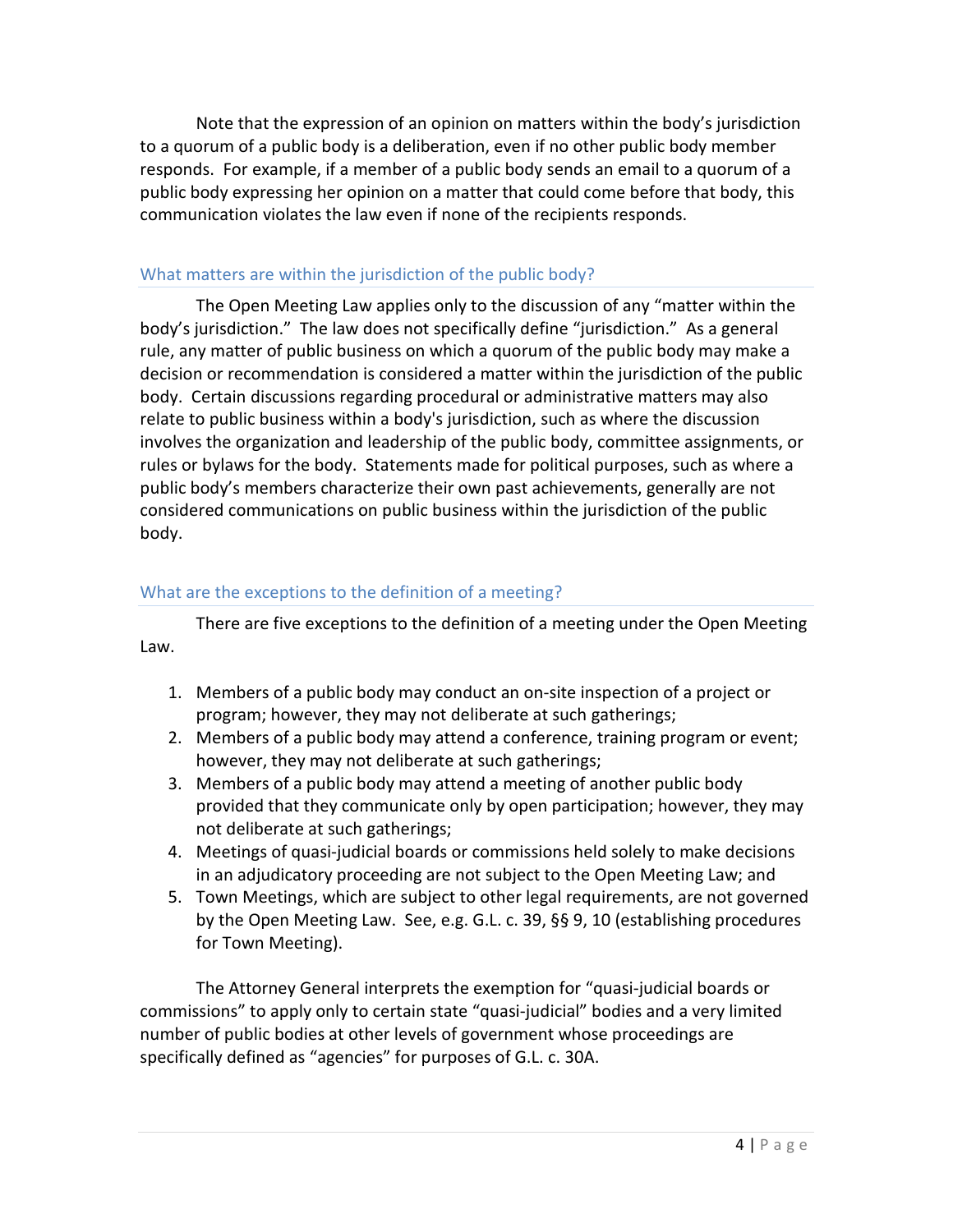We have received several inquiries about the exception for Town Meeting and whether it applies to meetings outside of a Town Meeting session by Town Meeting members or Town Meeting committees or to deliberation by members of a public body – such as a board of selectmen – during a session of Town Meeting. The Attorney General interprets this exemption to mean that the Open Meeting Law does not reach any aspect of Town Meeting. Therefore, the Attorney General will not investigate complaints alleging violations in these situations. Note, however, that this is a matter of interpretation and future Attorneys General may choose to apply the law in such situations.

## <span id="page-7-0"></span>**Notice**

#### What are the requirements for posting notice of meetings?

Except in cases of emergency, a public body must provide the public with notice of its meeting 48 hours in advance, excluding Saturdays, Sundays, and legal holidays. Notice of emergency meetings must be posted as soon as reasonably possible prior to the meeting. Also note that other laws, such as those governing procedures for public hearings, may require additional notice.

#### What are the requirements for filing and posting meeting notices for local public bodies?

For local public bodies, meeting notices must be filed with the municipal clerk with enough time to permit posting of the notice at least 48 hours in advance of the public meeting. Notices may be posted on a bulletin board, in a loose-leaf binder, or on an electronic display (e.g. television, computer monitor, or an electronic bulletin board), provided that the notice is conspicuously visible to the public at all hours in, on, or near the municipal building in which the clerk's office is located. In the event that meeting notices posted in the municipal building are not visible to the public at all hours, then the municipality must either post notices on the outside of the building or adopt the municipal website as the official method of notice posting.

Prior to utilizing the municipal website, the Chief Executive Officer of the municipality must authorize or vote to adopt such website as the official method of posting notice. The clerk of the municipality must inform the Division of Open Government of its notice posting method and must inform the Division of any future changes to that posting method. Public bodies must consistently use the most current notice posting method on file with the Division. A description of the website, including directions on how to locate notices on the website, must also be posted on or adjacent to the main and handicapped accessible entrances to the building where the clerk's office is located. Note that meeting notices must still be available in or around the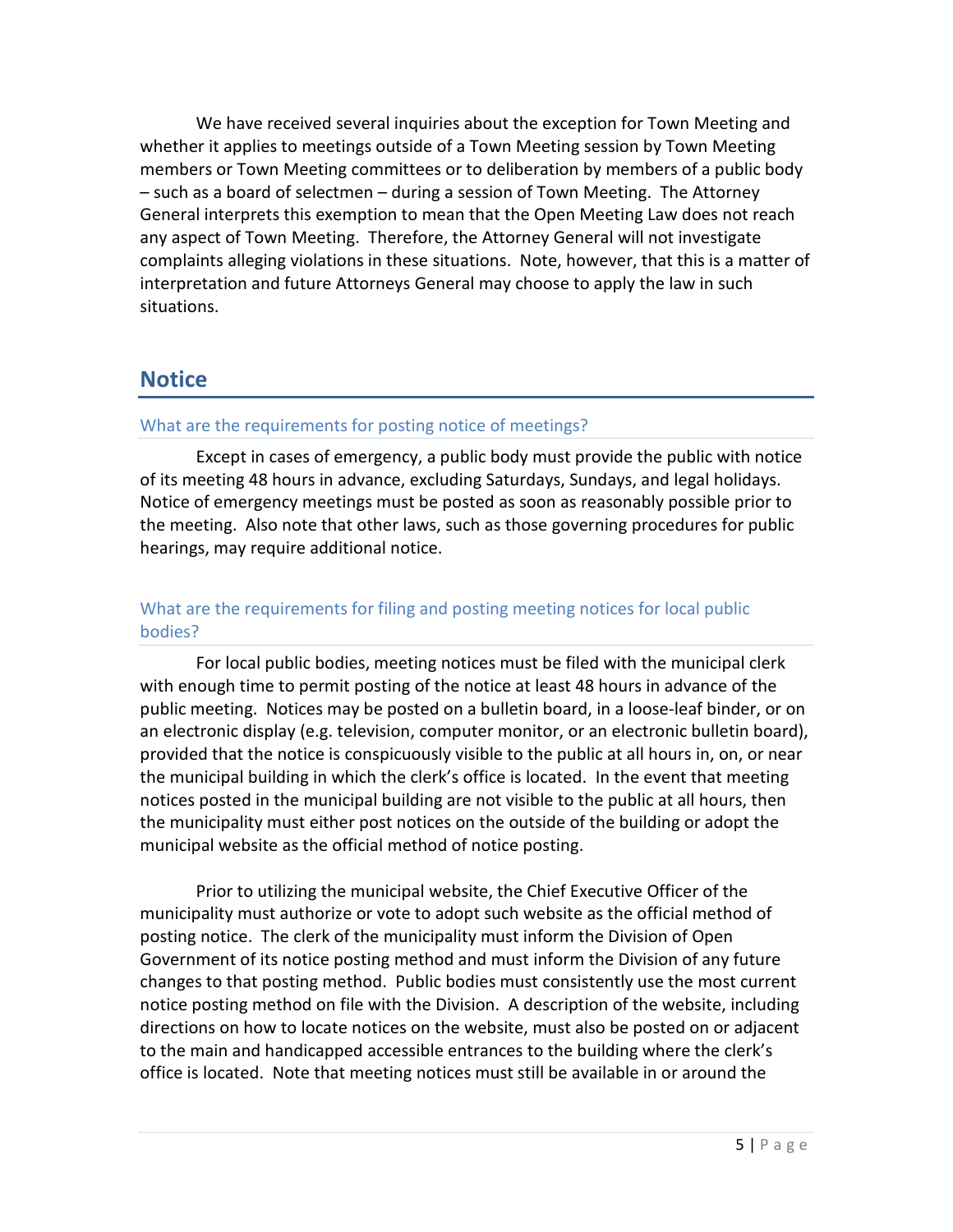clerk's office so that members of the public may view the notices during normal business hours.

#### What are the requirements for posting notices for regional, district, county and state public bodies?

For regional or district public bodies and regional school districts, meeting notices must be filed and posted in the same manner required of local public bodies in each of the communities within the region or district. As an alternative method of notice, a regional or district public body may post a meeting notice on the regional or district public body's website. The regional school district committee must file and post notice of the website address, as well as directions on how to locate notices on the website, in each city and town within the region or district. A copy of the notice must be filed and kept by the chair of the public body or the chair's designee.

County public bodies must file meeting notices in the office of the county commissioners and post notice of the meeting in a manner conspicuously visible to the public at all hours at a place or places designated by the county commissioners for notice postings. As an alternative method of notice, a county public body may post notice of meetings on the county public body's website. The county public body must file and post notice of the website address, as well as directions on how to locate notices on the website, in the office of the county commissioners. A copy of the notice shall be filed and kept by the chair of the county public body or the chair's designee.

State public bodies must post meeting notices on the website of the public body or its parent agency. The chair of a state public body must notify the Attorney General in writing of the specific webpage location where notices will be posted and of any subsequent changes to that posting location. A copy of each meeting notice must also be sent to the Secretary of State's Regulations Division and should be forwarded to the Executive Office of Administration and Finance, which maintains a listing of state public body meetings.

Where a public body adopts a website as the official method of posting notices, it must make every effort to ensure that the website is accessible at all hours. If a website becomes inaccessible within 48 hours of a meeting, not including Saturdays, Sundays or legal holidays, the website must be restored within six business hours of the discovery. If the website is not restored within six business hours, the public body must re-post notice of its meeting to another date and time, in accordance with the requirements of the Open Meeting Law.

#### A note about accessibility

Public bodies are subject to all applicable state and federal laws that govern accessibility for persons with disabilities. These laws include the Americans with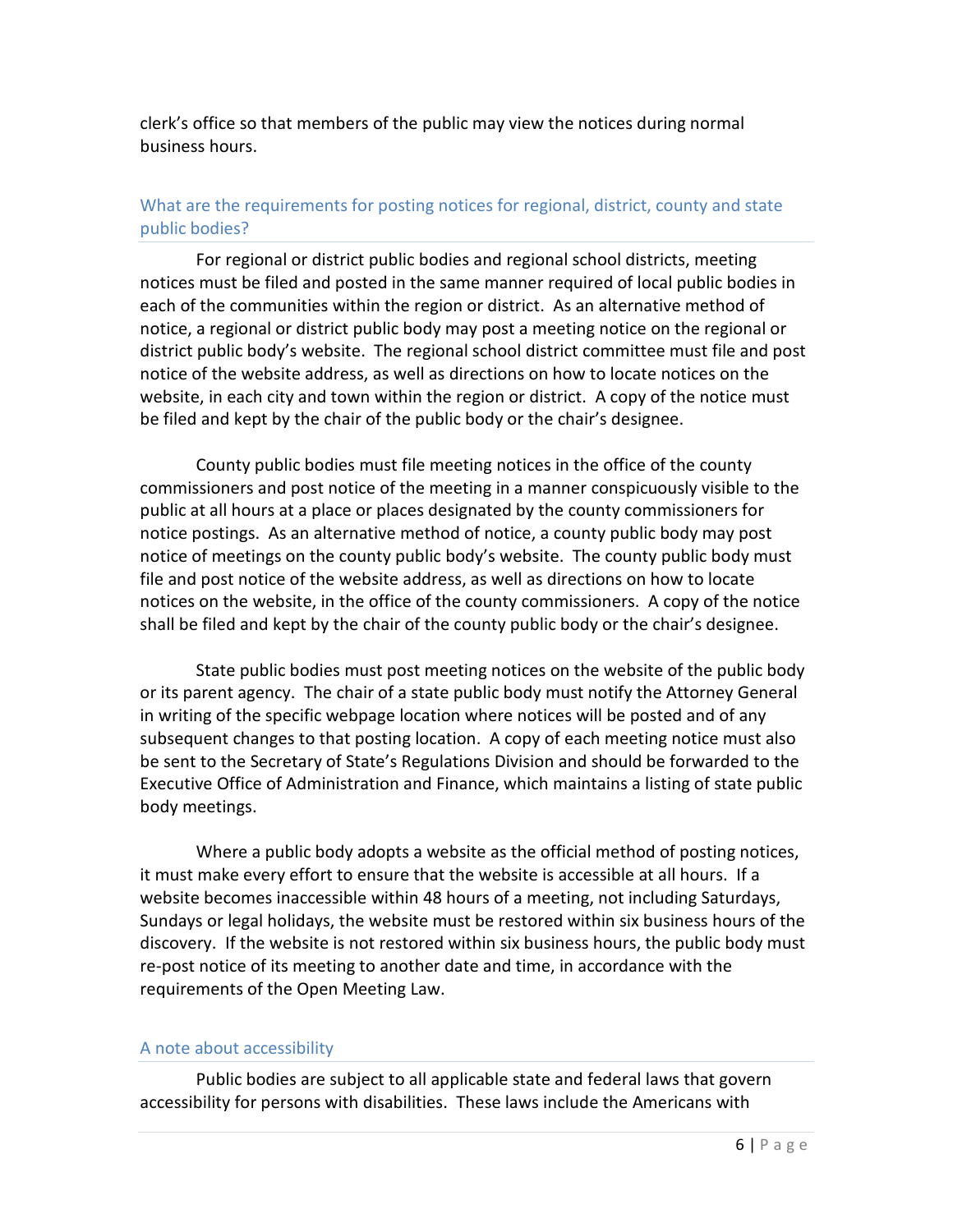Disabilities Act, the federal Rehabilitation Act of 1973, and state constitutional provisions. For instance, public bodies that adopt website posting as an alternative method of notice must ensure that the website is readily accessible to people with disabilities, including individuals who use screen readers. All open meetings of public bodies must be accessible to persons with disabilities. Meeting locations must be accessible by wheelchair, without the need for special assistance. Also sign language interpreters for deaf or hearing-impaired persons must be provided, subject to reasonable advance notice.<sup>[3](#page-9-0)</sup> The Attorney General's Disability Rights Project is available to answer questions about accessibility and may be reached at (617) 963-2939.

#### What information must meeting notices contain?

Meeting notices must be posted in a legible, easily understandable format; contain the date, time, and place of the meeting; and list all topics that the chair reasonably anticipates, 48 hours in advance, will be discussed at the meeting. The list of topics must be sufficiently specific to reasonably inform the public of the issues to be discussed at the meeting. Where there are no anticipated topics for discussion in open session other than the procedural requirements for convening an executive session, the public body should list "open session" as a topic, in addition to the executive session, so the public is aware that it has the opportunity to attend and learn the basis for the executive session.

Meeting notices must also indicate the date and time that the notice was posted, either on the notice itself or in a document or website accompanying the notice. If a notice is revised, the revised notice must also conspicuously record both the date and time the original notice was posted as well as the date and time the last revision was posted. Recording the date and time enables the public to observe that public bodies are complying with the Open Meeting Law's notice requirements without requiring constant vigilance. Additionally, in the event of a complaint, it provides the Attorney General with evidence of compliance with those requirements.

If a discussion topic is proposed after a meeting notice is posted, and it was not reasonably anticipated by the chair more than 48 hours before the meeting, the public body should update its posting to provide the public with as much notice as possible of what subjects will be discussed during the meeting. Although a public body may consider a topic that was not listed in the meeting notice if it was not anticipated, the Attorney General strongly encourages public bodies to postpone discussion and action on topics that are controversial or may be of particular interest to the public if the topic was not listed in the meeting notice.

<span id="page-9-0"></span> $3$  The Massachusetts Commission for the Deaf and Hard of Hearing will assist with arrangements for a sign language interpreter. The Commission may be reached at 617-740-1600 VOICE and 617-740- 1700 TTY.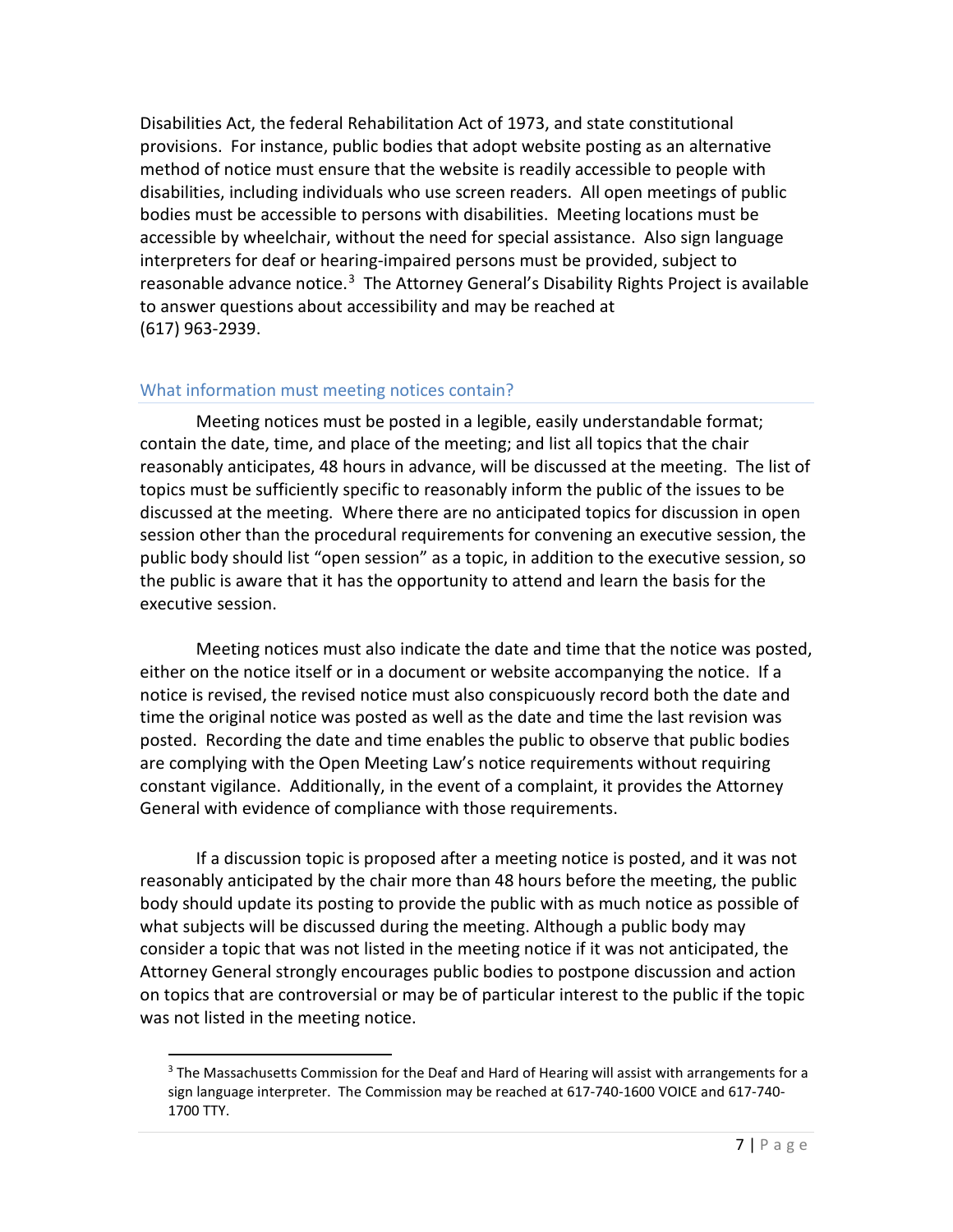# <span id="page-10-0"></span>**Executive Session**

#### When can a public body meet in executive session?

While all meetings of public bodies must be open to the public, certain topics may be discussed in executive, or closed, session. Before going into an executive session, the chair of the public body must first:

- Convene in open session;
- State the reason for the executive session, stating all subjects that may be revealed without compromising the purpose for which the executive session was called;
- State whether the public body will reconvene in open session at the end of the executive session; and
- Take a roll call vote of the body to enter executive session.

Where a public body member is participating in an executive session remotely, the member must state at the start of the executive session that no other person is present or able to hear the discussion at the remote location. The public body may authorize, by a simple majority vote, the presence and participation of other individuals at the remote participant's location.

While in executive session, the public body must keep accurate records, all votes taken must be recorded by roll call, and the public body may only discuss matters for which the executive session was called.

#### <span id="page-10-1"></span>The Ten Purposes for Executive Session

The law states ten specific purposes for which an executive session may be held, and emphasizes that these are the only reasons for which a public body may enter executive session.

The ten purposes for which a public body may vote to hold an executive session are:

**1. To discuss the reputation, character, physical condition or mental health, rather than professional competence, of an individual, or to discuss the discipline or dismissal of, or complaints or charges brought against, a public officer, employee, staff member or individual. The individual to be discussed in such executive session shall be notified in writing by the public body at least 48 hours prior to the proposed executive session; provided, however, that notification may be waived upon written agreement of the parties.**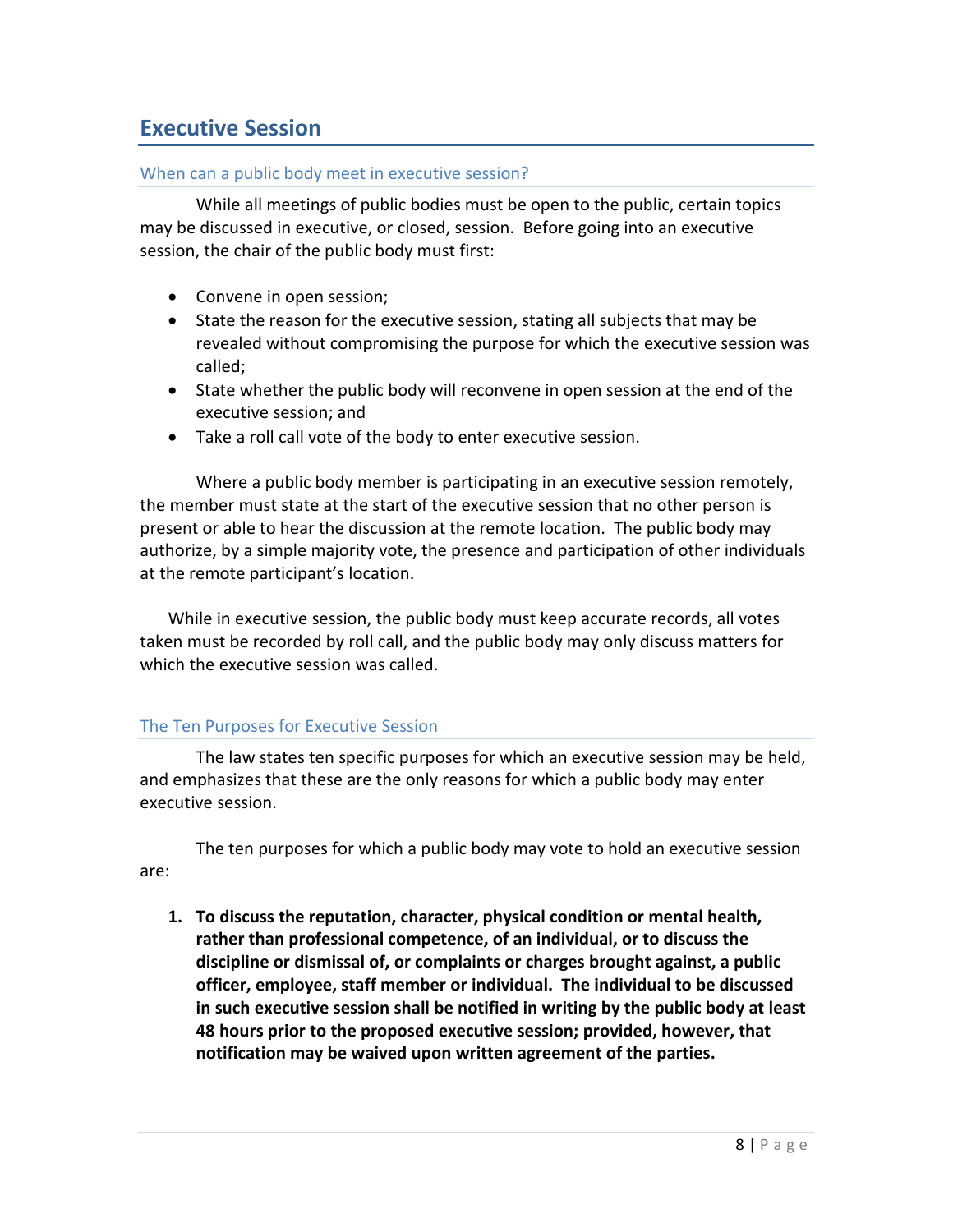This purpose is designed to protect the rights and reputation of individuals. Nevertheless, where a public body is discussing an employee evaluation, considering applicants for a position, or discussing the qualifications of any individual, these discussions should be held in open session to the extent that the discussion deals with issues other than the reputation, character, health, or any complaints or charges against the individual. An executive session called for this purpose triggers certain rights for the individual who is the subject of the discussion. The individual has the right to be present, though he or she may choose not to attend. The individual who is the subject of the discussion may also choose to have the discussion in an open meeting, and that choice takes precedence over the right of the public body to go into executive session.

While the imposition of disciplinary sanctions by a public body on an individual fits within this purpose, this purpose does not apply if, for example, the public body is deciding whether to lay off a large number of employees because of budgetary constraints.

#### **2. To conduct strategy sessions in preparation for negotiations with nonunion personnel or to conduct collective bargaining sessions or contract negotiations with nonunion personnel;**

Generally, a public body must identify the specific non-union personnel or collective bargaining unit with which it is negotiating before entering into executive session under Purpose 2. A public body may withhold the identity of the non-union personnel or bargaining unit if publicly disclosing that information would compromise the purpose for which the executive session was called. While we generally defer to public bodies' assessment of whether the inclusion of such details would compromise the purpose for an executive session, a public body must be able to demonstrate a reasonable basis for that claim if challenged.

While a public body may agree on terms with individual non-union personnel in executive session, the final vote to execute such agreements must be taken by the public body in open session. In contrast, a public body may approve final terms and execute a collective bargaining agreement in executive session, but should promptly disclose the agreement in open session following its execution.

**Collective Bargaining Sessions:** These include not only the bargaining sessions, but also include grievance hearings that are required by a collective bargaining agreement.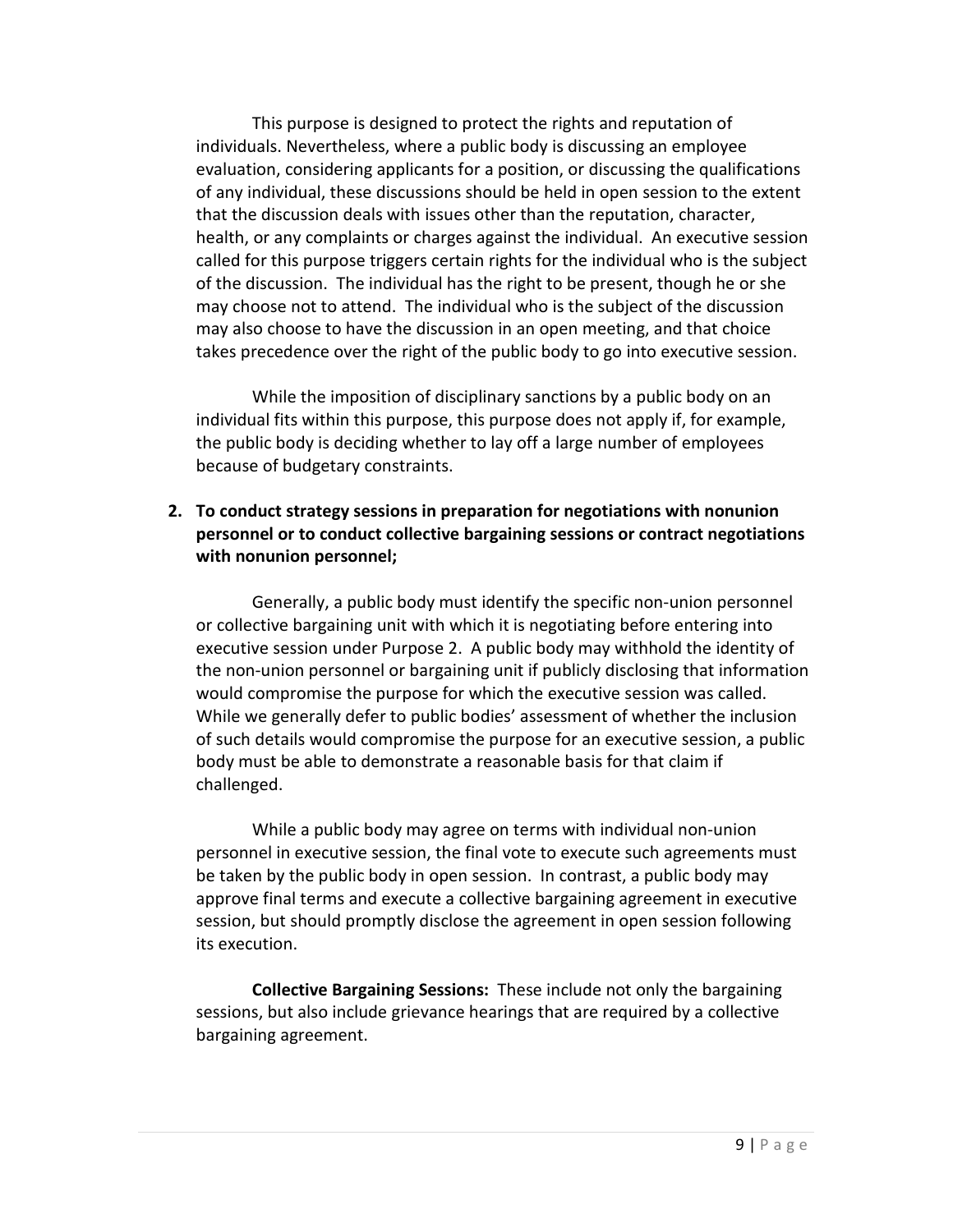**3. To discuss strategy with respect to collective bargaining or litigation if an open meeting may have a detrimental effect on the bargaining or litigating position of the public body and the chair so declares;**

Generally, a public body must identify the collective bargaining unit with which it is negotiating or the litigation matter it is discussing before entering into executive session under Purpose 3. A public body may withhold the identity of the collective bargaining unit or name of the litigation matter if publicly disclosing that information would compromise the purpose for which the executive session was called. While we generally defer to public bodies' assessment of whether the inclusion of such details would compromise the purpose for an executive session, a public body must be able to demonstrate a reasonable basis for that claim if challenged.

**Collective Bargaining Strategy:** Discussions with respect to collective bargaining strategy include discussion of proposals for wage and benefit packages or working conditions for union employees. The public body, if challenged, has the burden of proving that an open meeting might have a detrimental effect on its bargaining position. The showing that must be made is that an open discussion may have a detrimental effect on the collective bargaining process; the body is not required to demonstrate a definite harm that would have arisen. At the time the executive session is proposed and voted on, the chair must state on the record that having the discussion in an open session may be detrimental to the public body's bargaining or litigating position.

**Litigation Strategy:** Discussions concerning strategy with respect to ongoing litigation obviously fit within this purpose but only if an open meeting may have a detrimental effect on the litigating position of the public body. Discussions relating to potential litigation are not covered by this exemption unless that litigation is clearly and imminently threatened or otherwise demonstrably likely. That a person is represented by counsel and supports a position adverse to the public body's does not by itself mean that litigation is imminently threatened or likely. Nor does the fact that a newspaper reports a party has threatened to sue necessarily mean imminent litigation.

**Note:** For the reasons discussed above, a public body's discussions with its counsel do not automatically fall under this or any other purpose for holding an executive session.

- **4. To discuss the deployment of security personnel or devices, or strategies with respect thereto;**
- **5. To investigate charges of criminal misconduct or to consider the filing of criminal complaints;**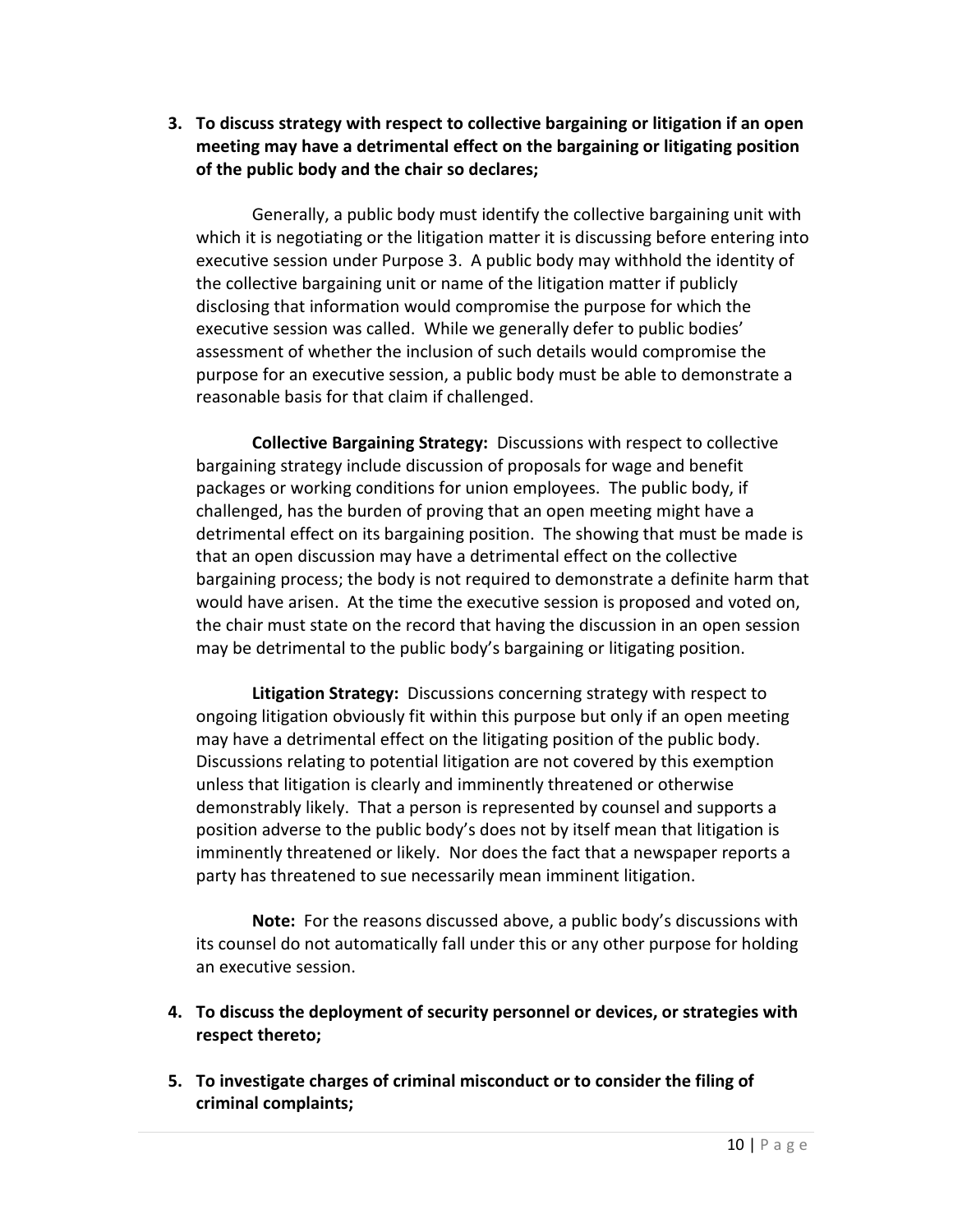This purpose permits an executive session to investigate charges of criminal misconduct and to consider the filing of criminal complaints. Thus, it primarily involves discussions that would precede the formal criminal process in court. Purpose 1 is related, in that it permits an executive session to discuss certain complaints or charges, which may include criminal complaints or charges, but only those that have already been brought. However, Purpose 1 confers certain rights of participation on the individual involved, as well as the right for the individual to insist that the discussion occur in open session. Purpose 5 does not require that the same rights be given to the person who is the subject of a criminal complaint. To the limited extent that there is overlap between Purposes 1 and 5, a public body has discretion to choose which purpose to invoke when going into executive session.

#### **6. To consider the purchase, exchange, lease or value of real property if the chair declares that an open meeting may have a detrimental effect on the negotiating position of the public body;**

Generally, a public body must identify the specific piece of property it plans to discuss before entering into executive session under Purpose 6. A public body may withhold the identity of the property if publicly disclosing that information would compromise the purpose for which the executive session was called. While we generally defer to public bodies' assessment of whether the inclusion of such details would compromise the purpose for an executive session, a public body must be able to demonstrate a reasonable basis for that claim if challenged.

Under this purpose, as with the collective bargaining and litigation purpose, an executive session may be held only where an open meeting may have a detrimental impact on the body's negotiating position with a third party. At the time that the executive session is proposed and voted on, the chair must state on the record that having the discussion in an open session may be detrimental to the public body's negotiating position.

#### **7. To comply with, or act under the authority of, any general or special law or federal grant-in-aid requirements;**

There may be provisions in state statutes or federal grants that require or specifically allow a public body to consider a particular issue in a closed session. Before entering executive session under this purpose, the public body must cite the specific law or federal grant-in-aid requirement that necessitates confidentiality. A public body may withhold that information only if publicly disclosing it would compromise the purpose for which the executive session was called. While we generally defer to public bodies' assessment of whether the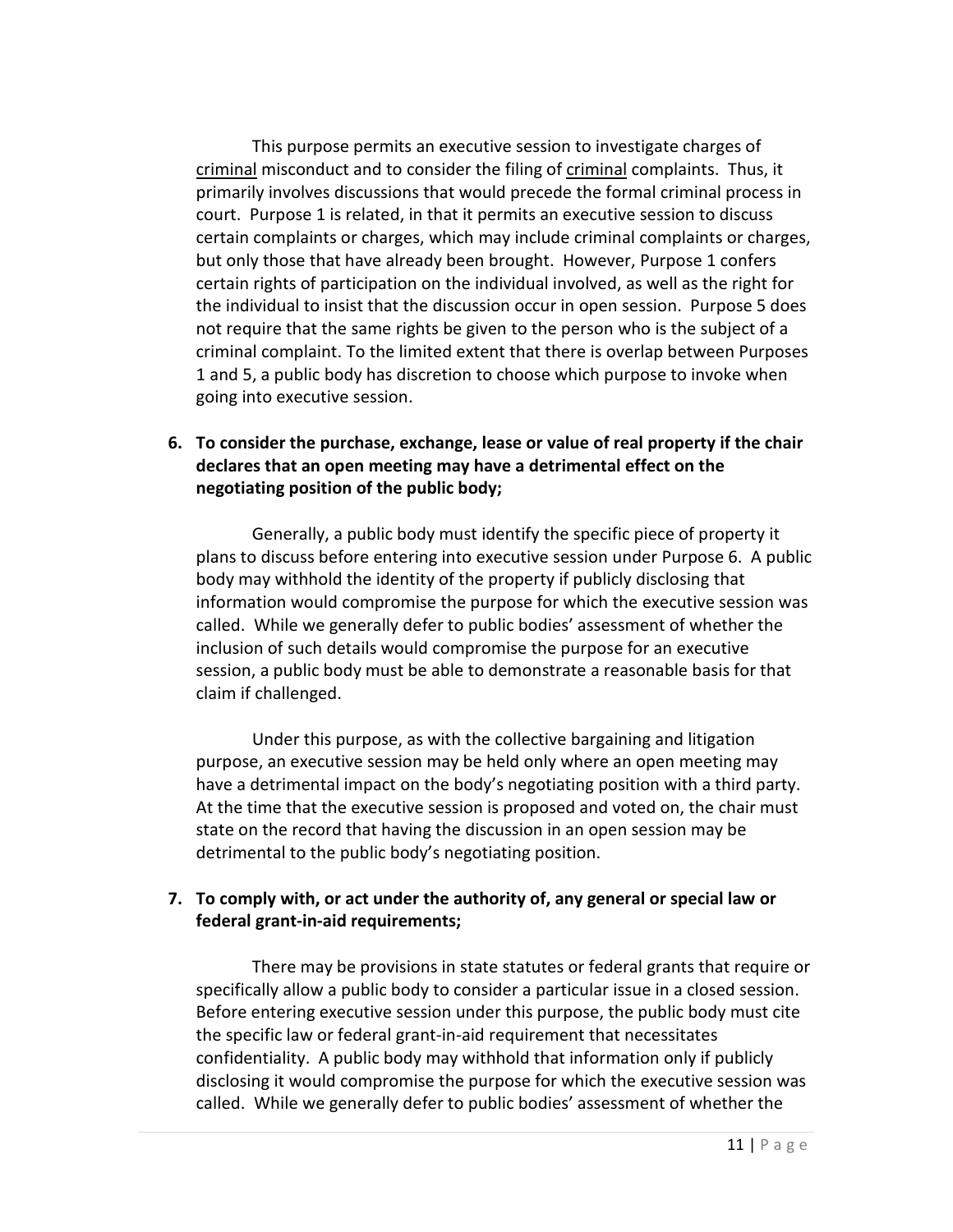inclusion of such details would compromise the purpose for an executive session, a public body must be able to demonstrate a reasonable basis for that claim if challenged.

**8. To consider or interview applicants for employment or appointment by a preliminary screening committee if the chair declares that an open meeting will have a detrimental effect in obtaining qualified applicants; provided, however, that this clause shall not apply to any meeting, including meetings of a preliminary screening committee, to consider and interview applicants who have passed a prior preliminary screening;**

This purpose permits a hiring subcommittee of a public body or a preliminary screening committee to conduct the initial screening process in executive session. This purpose does not apply to any stage in the hiring process after the screening committee or subcommittee votes to recommend candidates to its parent body. It may, however, include a review of résumés and multiple rounds of interviews by the screening committee aimed at narrowing the group of applicants down to finalists. At the time that the executive session is proposed and voted on, the chair must state on the record that having the discussion in an open session will be detrimental to the public body's ability to attract qualified applicants for the position. If the public body opts to convene a preliminary screening committee, the committee must contain less than a quorum of the members of the parent public body. The committee may also contain members who are not members of the parent public body.

Note that a public body is not required to create a preliminary screening committee to consider or interview applicants. However, if the body chooses to conduct the review of applicants itself, it may not do so in executive session.

#### **9. To meet or confer with a mediator, as defined in section 23C of chapter 233, with respect to any litigation or decision on any public business within its jurisdiction involving another party, group or entity, provided that:**

(i) any decision to participate in mediation shall be made in an open session and the parties, issues involved and purpose of the mediation shall be disclosed; and

(ii) no action shall be taken by any public body with respect to those issues which are the subject of the mediation without deliberation and approval for such action at an open session.

#### **10. To discuss trade secrets or confidential, competitively-sensitive or other proprietary information provided:**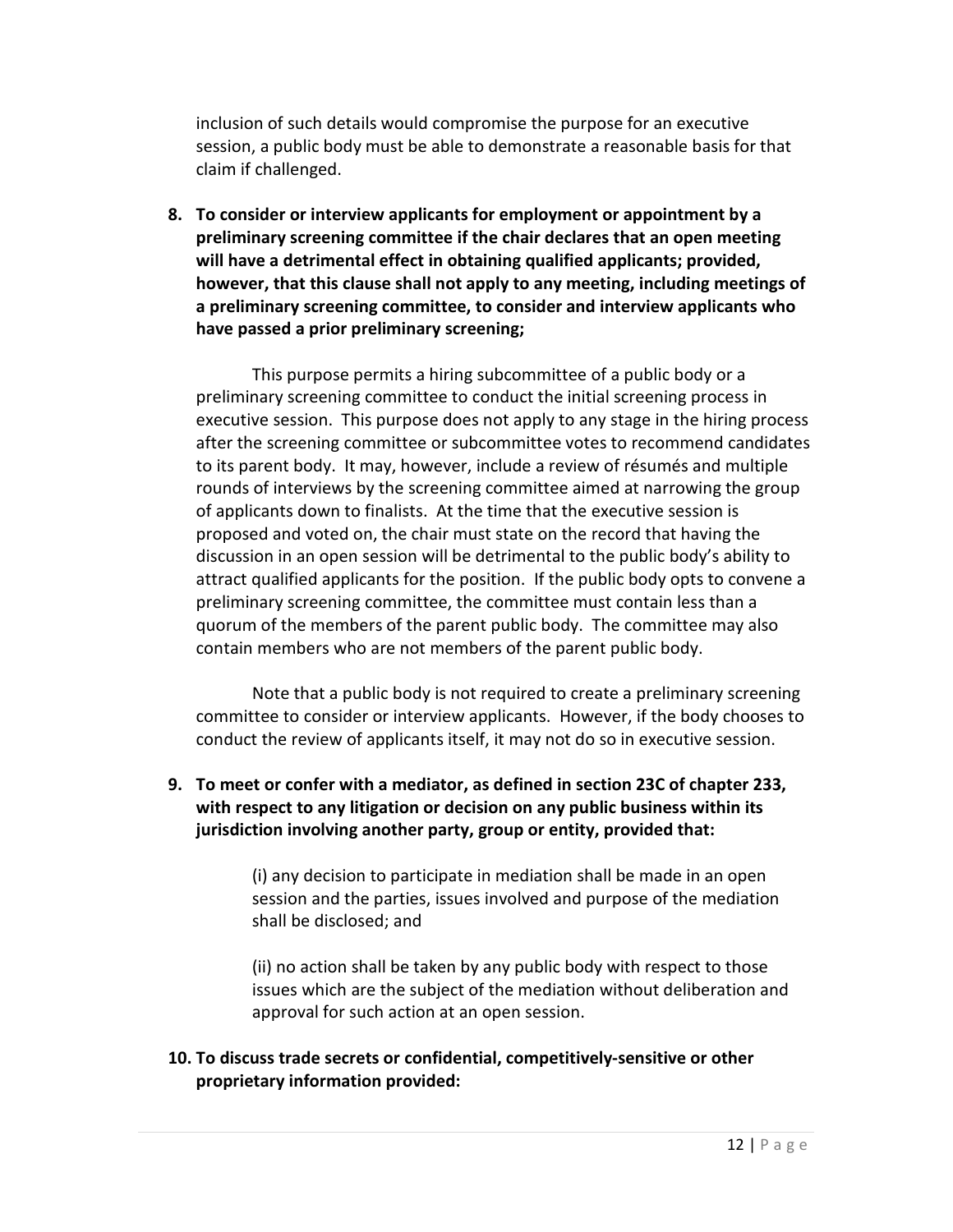- in the course of activities conducted by a governmental body as an energy supplier under a license granted by the department of public utilities pursuant to section 1F of chapter 164;
- in the course of activities conducted as a municipal aggregator under section 134 of said chapter 164; or
- in the course of activities conducted by a cooperative consisting of governmental entities organized pursuant to section 136 of said chapter 164;
- when such governmental body, municipal aggregator or cooperative determines that such disclosure will adversely affect its ability to conduct business in relation to other entities making, selling or distributing electric power and energy.

# <span id="page-15-0"></span>**Remote Participation**

#### May a member of a public body participate remotely?

The Attorney General's Regulations, 940 CMR 29.10, permit remote participation in certain circumstances. However, the Attorney General strongly encourages members of public bodies to physically attend meetings whenever possible. Members of public bodies have a responsibility to ensure that remote participation in meetings is not used in a way that would defeat the purposes of the Open Meeting Law, namely promoting transparency with regard to deliberations and decisions on which public policy is based.

Note that the Attorney General's regulations enable members of public bodies to participate remotely if the practice has been properly adopted, but do not require that a public body permit members of the public to participate remotely. If a public body chooses to allow individuals who are not members of the public body to participate remotely in a meeting, it may do so without following the Open Meeting Law's remote participation procedures.

#### How can the practice of remote participation be adopted?

Remote participation may be used during a meeting of a public body if it has first been adopted by the chief executive officer of the municipality for local public bodies, the county commissioners for county public bodies, or by a majority vote of the public body for retirement boards, district, regional and state public bodies. The chief executive officer may be the board of selectmen, the city council, or the mayor, depending on the municipality. See G.L. c. 4, § 7.

If the chief executive officer in a municipality authorizes remote participation, that authorization applies to all public bodies in the municipality. 940 CMR 29.10(2)(a). However, the chief executive officer determines the amount and source of payment for any costs associated with remote participation and may decide to fund the practice only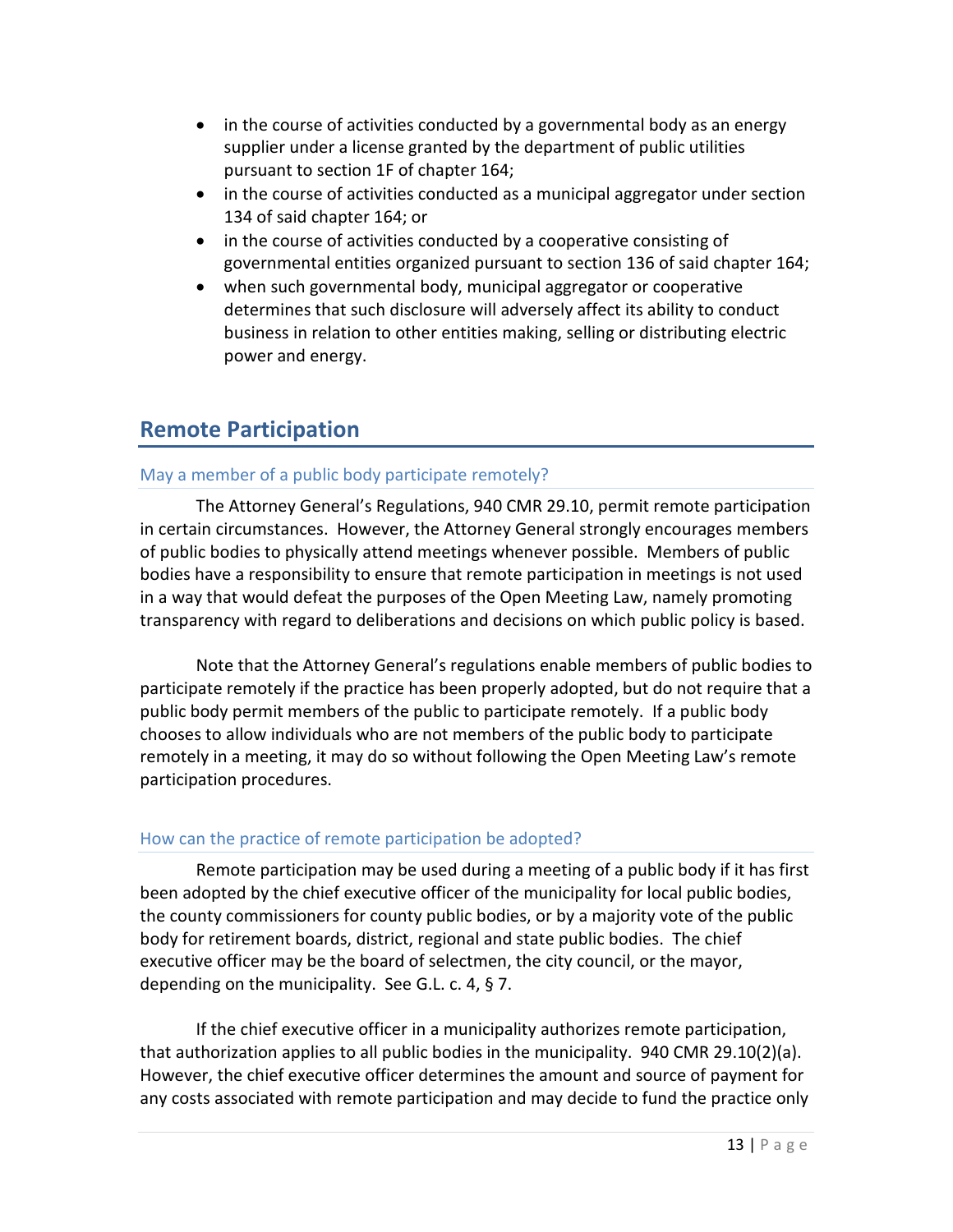for certain public bodies. See 940 CMR 29.10(6)(e). In addition, the chief executive officer can authorize public bodies in that municipality to "opt out" of the practice altogether. See 940 CMR 29.10(8).

Note about Local Commissions on Disability: Local commissions on disability may decide by majority vote of the commissioners at a regular meeting to permit remote participation during a specific meeting or during all commission meetings. G.L. c. 30A, § 20(e). Adoption by the municipal adopting authority is not required.

#### What are the permissible reasons for remote participation?

Once remote participation is adopted, any member of a public body may participate remotely only if physical attendance would be unreasonably difficult.

#### What are the acceptable means of remote participation?

Acceptable means of remote participation include telephone, internet, or satellite enabled audio or video conferencing, or any other technology that enables the remote participant and all persons present at the meeting location to be clearly audible to one another. Text messaging, instant messaging, email and web chat without audio are not acceptable methods of remote participation. Note that accommodations must be made for any public body member who requires TTY service, video relay service, or other form of adaptive telecommunications.

#### What are the minimum requirements for remote participation?

Any public body using remote participation during a meeting must ensure that the following minimum requirements are met:

- 1. A quorum of the body, including the chair or, in the chair's absence, the person chairing the meeting, must be physically present at the meeting location;
- 2. Members of a public body who participate remotely and all persons present at the meeting location must be clearly audible to each other; and
- 3. All votes taken during a meeting in which a member participates remotely must be by roll call vote.

#### What procedures must be followed if remote participation is used at a meeting?

At the start of any meeting during which a member of a public body will participate remotely, the chair must announce the name of any member who is participating remotely; such information must also be recorded in the meeting minutes. The chair's statement does not need to contain any detail about the reason for the member's remote participation.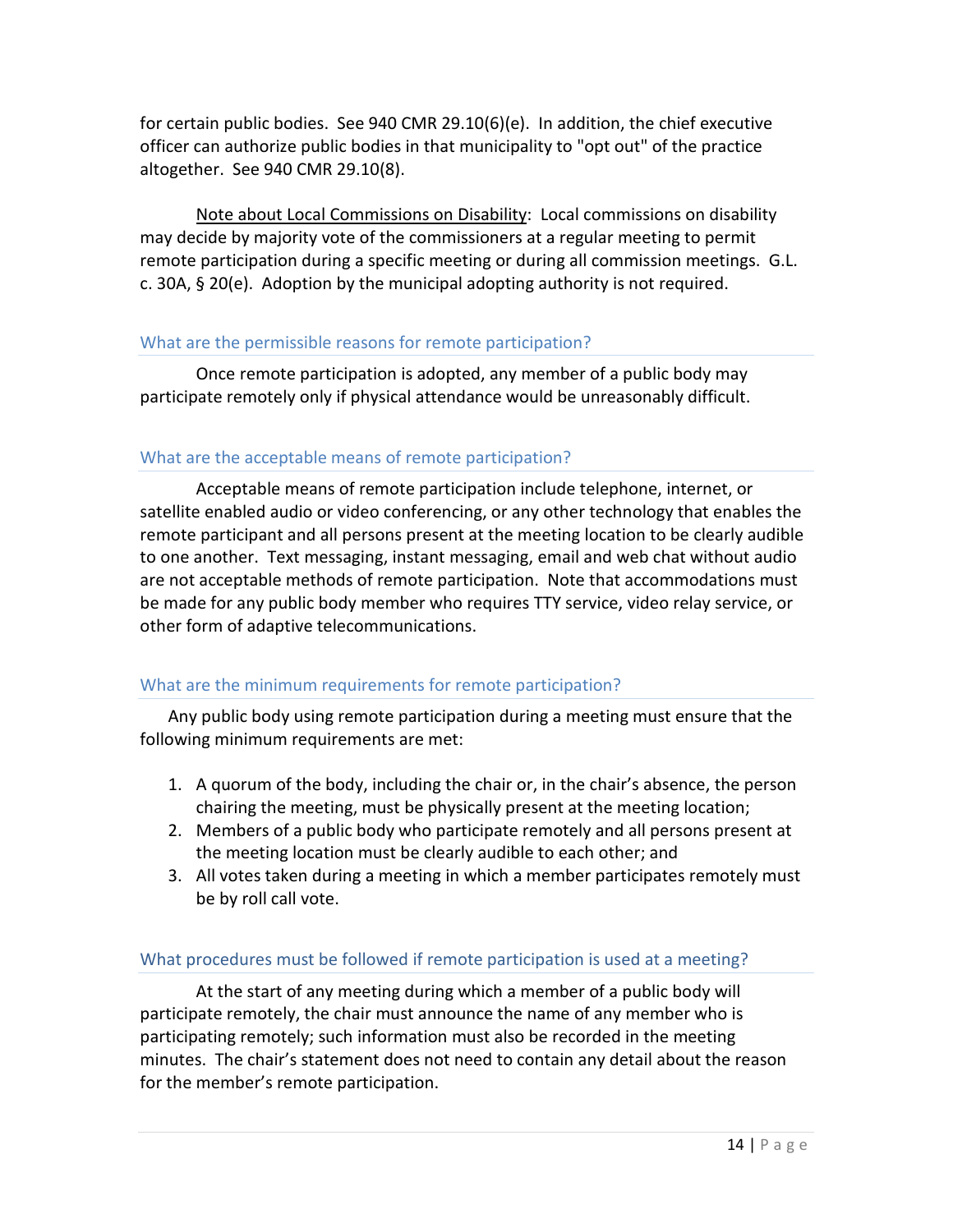Members of public bodies who participate remotely may vote and shall not be deemed absent for purposes of G.L. c. 39, § 23D. In addition, members who participate remotely may participate in executive sessions but must state at the start of any such session that no other person is present or able to hear the discussion at the remote location, unless the public body has approved the presence of that individual.

If technical difficulties arise as a result of utilizing remote participation, the chair (or, in the chair's absence, person chairing the meeting) may decide how to address the situation. Public bodies are encouraged, whenever possible, to suspend discussion while reasonable efforts are made to correct any problem that interferes with a remote participant's ability to hear or be heard clearly by all persons present at the meeting location. If a remote participant is disconnected from the meeting, the minutes must note that fact and the time at which the disconnection occurred.

# <span id="page-17-0"></span>**Public Participation**

#### What public participation in meetings must be allowed?

Under the Open Meeting Law, the public is permitted to attend meetings of public bodies but is excluded from an executive session that is called for a valid purpose listed in the law. While the public is permitted to attend an open meeting, an individual may not address the public body without permission of the chair. An individual may not disrupt a meeting of a public body, and at the request of the chair, all members of the public shall be silent. If, after clear warning, a person continues to be disruptive, the chair may order the person to leave the meeting. If the person does not leave, the chair may authorize a constable or other officer to remove the person. Although public participation is entirely within the chair's discretion, the Attorney General encourages public bodies to allow as much public participation as time permits.

Any member of the public may make an audio or video recording of an open session of a public meeting. A member of the public who wishes to record a meeting must first notify the chair and must comply with reasonable requirements regarding audio or video equipment established by the chair so as not to interfere with the meeting. The chair is required to inform other attendees of any such recording at the beginning of the meeting. If someone arrives after the meeting has begun and wishes to record a meeting, that person should attempt to notify the chair prior to beginning recording, ideally in a manner that does not significantly disrupt the meeting in progress (such as passing a note for the chair to the board administrator or secretary). The chair should endeavor to acknowledge such attempts at notification and announce the fact of any recording to those in attendance.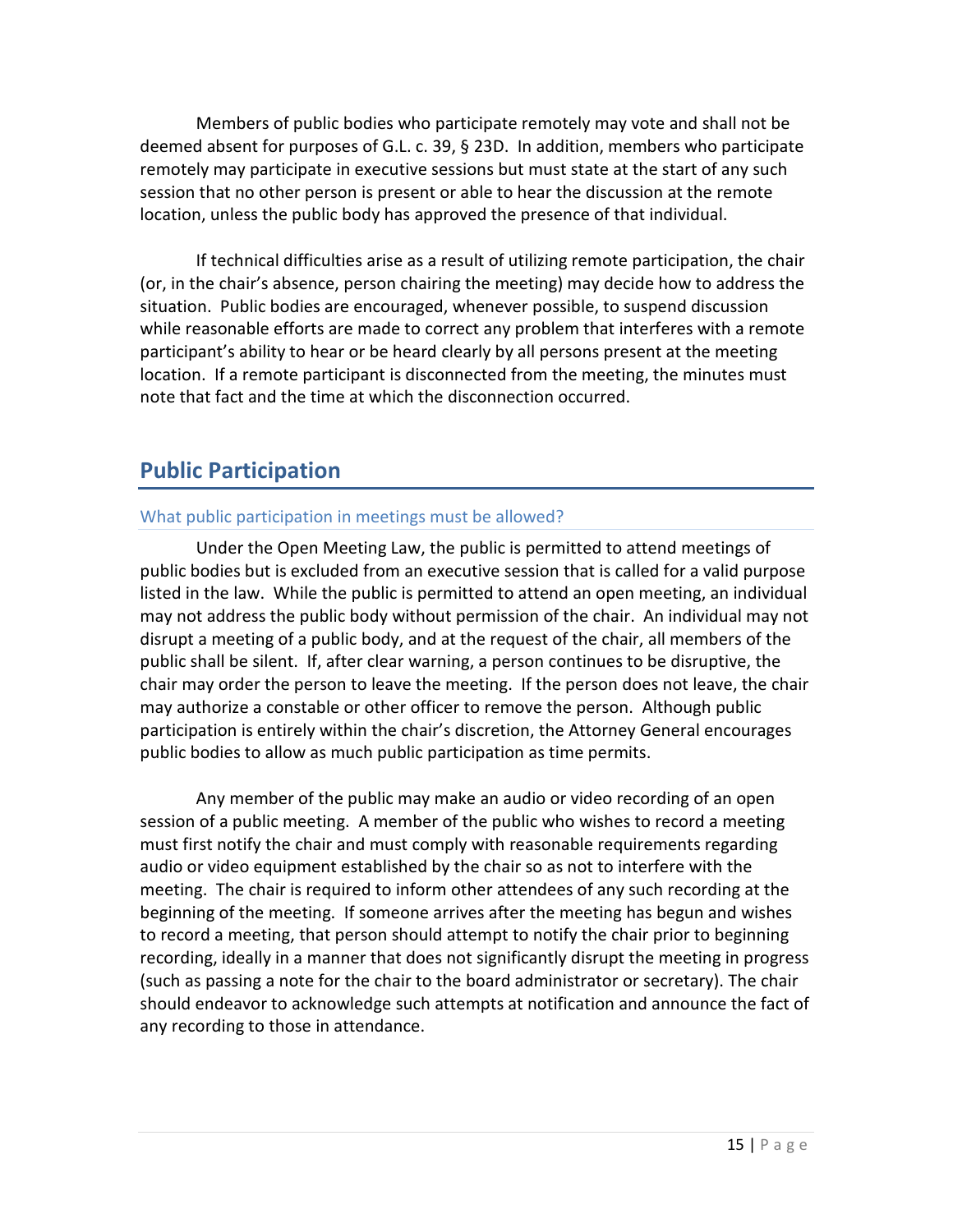### <span id="page-18-0"></span>**Minutes**

#### What records of public meetings must be kept?

Public bodies are required to create and maintain accurate minutes of all meetings, including executive sessions. The minutes, which must be created and approved in a timely manner, must include:

- the date, time and place of the meeting;
- the members present or absent;
- the decisions made and actions taken, including a record of all votes;
- a summary of the discussions on each subject;
- a list of all documents and exhibits used at the meeting; and
- the name of any member who participated in the meeting remotely.

While the minutes must include a summary of the discussions on each subject, a transcript is not required. No vote taken by a public body, either in an open or in an executive session, shall be by secret ballot. All votes taken in executive session must be by roll call and the results recorded in the minutes. While public bodies must identify in the minutes all documents and exhibits used at a meeting and must retain them in accordance with the Secretary of the Commonwealth's records retention schedule, these documents and exhibits needn't be attached to or physically stored with the minutes.

Minutes, and all documents and exhibits used, are public records and a part of the official record of the meeting. Records may be subject to disclosure under either the Open Meeting Law or Public Records Law. The State and Municipal Record Retention Schedules are available through the Secretary of the Commonwealth's website at: [http://www.sec.state.ma.us/arc/arcrmu/rmuidx.htm.](http://www.sec.state.ma.us/arc/arcrmu/rmuidx.htm)

#### <span id="page-18-1"></span>Open Session Meeting Records

The Open Meeting Law requires public bodies to create and approve minutes in a timely manner. A "timely manner" is considered to be within the next three public body meetings or 30 days from the date of the meeting, whichever is later, unless the public body can show good cause for further delay. The Attorney General encourages minutes to be approved at a public body's next meeting whenever possible. The law requires that existing minutes be made available to the public within ten days of a request, whether they have been approved or remain in draft form. Materials or other exhibits used by the public body in an open meeting must also be made available to the public within ten days of a request.

There are two exemptions to the open session records disclosure requirement: 1) materials (other than those that were created by members of the public body for the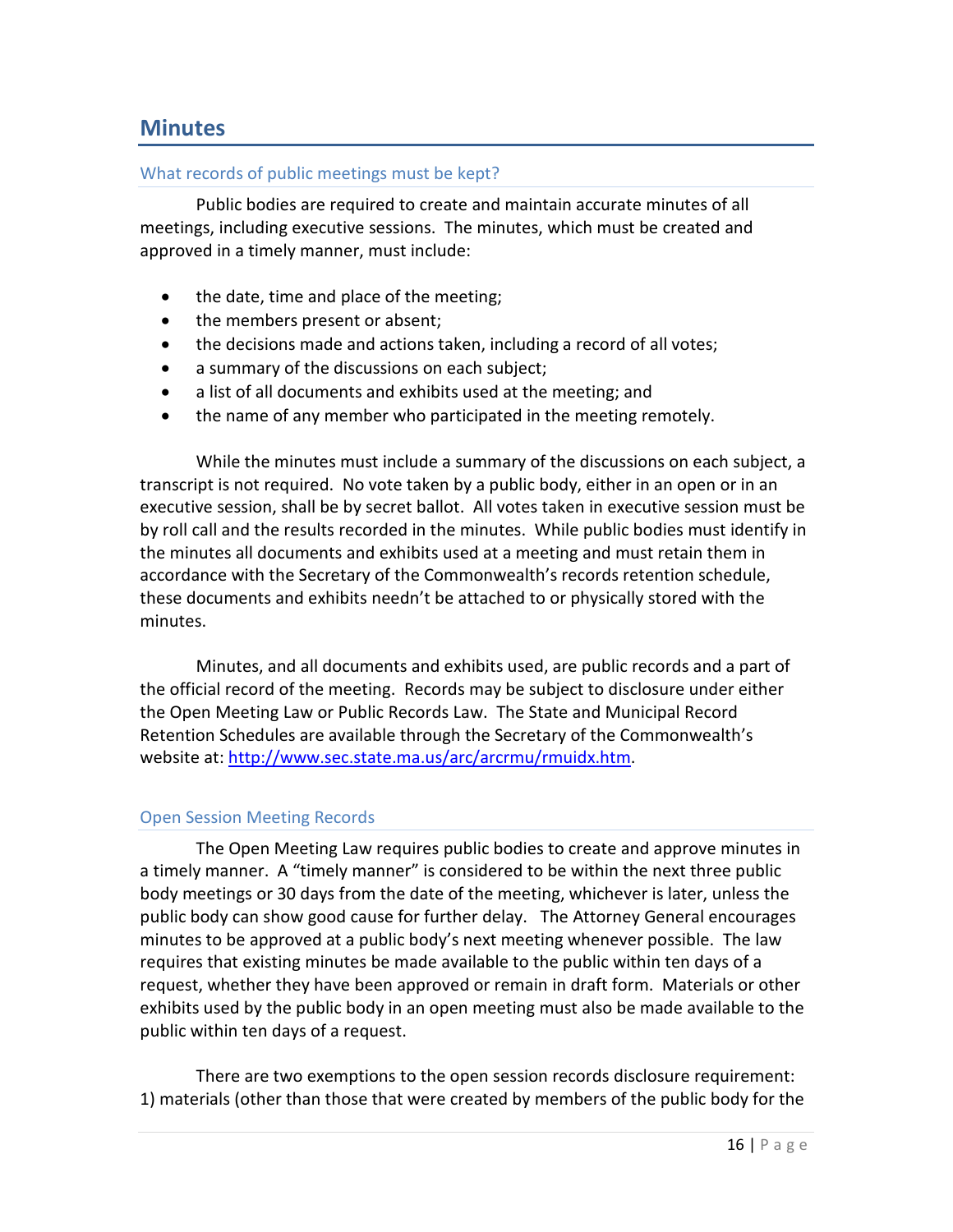purpose of the evaluation) used in a performance evaluation of an individual bearing on his professional competence, and 2) materials (other than any résumé submitted by an applicant, which is subject to disclosure) used in deliberations about employment or appointment of individuals, including applications and supporting materials. Documents created by members of the public body for the purpose of performing an evaluation are subject to disclosure. This applies to both individual evaluations and evaluation compilations, provided the documents were created by members of the public body for the purpose of the evaluation.

#### <span id="page-19-0"></span>Executive Session Meeting Records

Public bodies are not required to disclose the minutes, notes, or other materials used in an executive session if the disclosure of these records may defeat the lawful purposes of the executive session. Once disclosure would no longer defeat the purposes of the executive session, however, minutes and other records from that executive session must be disclosed unless they fall within an exemption to the Public Records Law, G.L. c. 4, § 7, cl. 26, or the attorney-client privilege applies. Public bodies are also required to periodically review their executive session minutes to determine whether continued non-disclosure is warranted. These determinations must be included in the minutes of the body's next meeting.

A public body must respond to a request to inspect or copy executive session minutes within ten days of the request. If the public body has determined, prior to the request, that the requested executive session minutes may be released, it must make those minutes available to the requestor at that time. If the body previously determined that executive session minutes should remain confidential because publication would defeat the lawful purposes of the executive session, it should respond by stating the reason the minutes continue to be withheld. And if, at the time of a request, the public body has not conducted a review of the minutes to determine whether continued nondisclosure is warranted, the body must perform such a review and release the minutes, if appropriate, no later than its next meeting or within 30 days, whichever occurs first. In such circumstances, the body should still respond to the request within ten days, notifying the requestor that it is conducting this review.

# <span id="page-19-1"></span>**Open Meeting Law Complaints**

#### What is the Attorney General's role in enforcing the Open Meeting Law?

The Attorney General's Division of Open Government is responsible for enforcing the Open Meeting Law. The Attorney General has the authority to receive and investigate complaints, bring enforcement actions, issue advisory opinions, and promulgate regulations.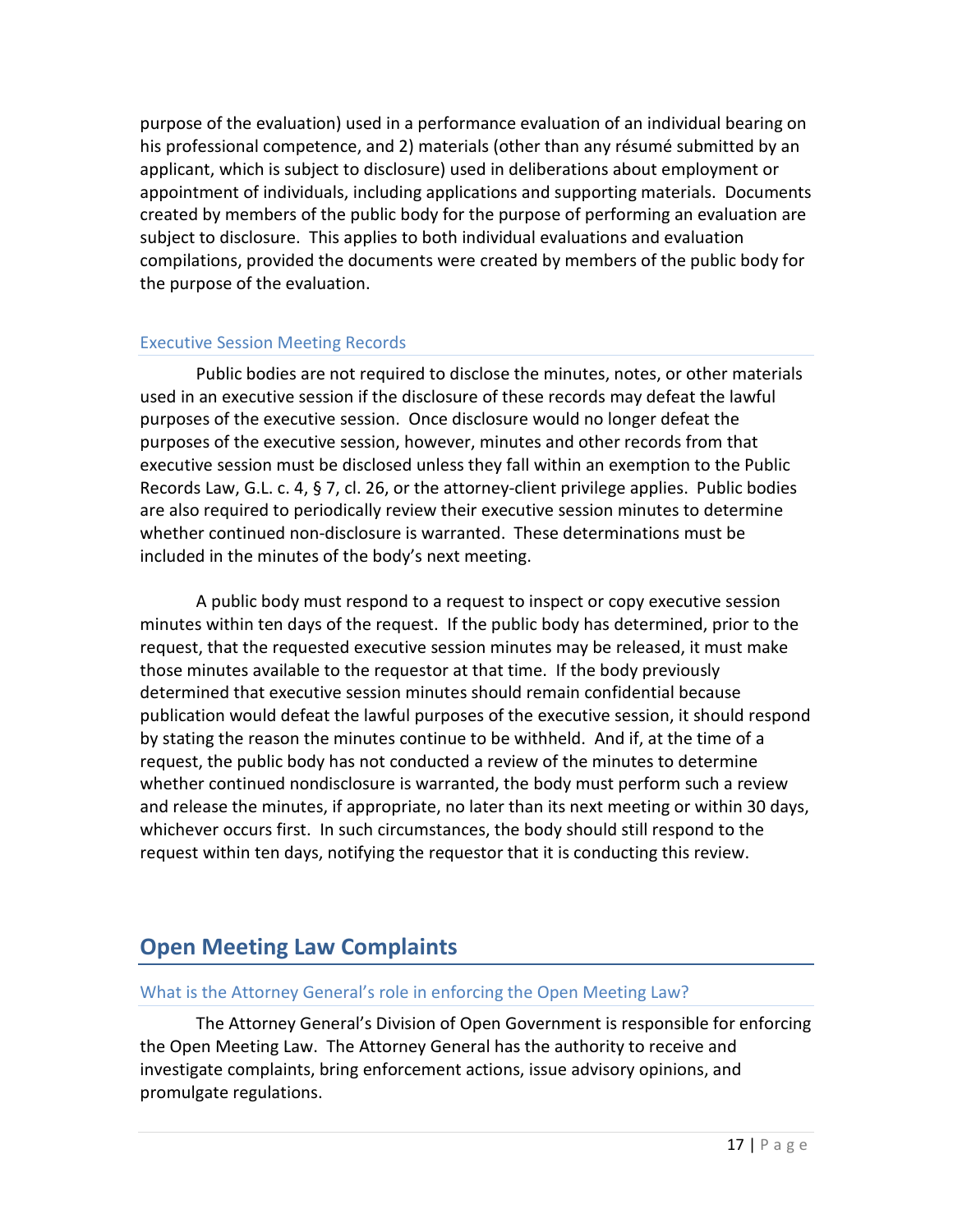The Division of Open Government regularly seeks feedback from the public on ways in which it can better support public bodies to help them comply with the law's requirements. The Division of Open Government offers periodic online and in-person training on the Open Meeting Law and will respond to requests for guidance and information from public bodies and the public.

The Division of Open Government will take complaints from members of the public and will work with public bodies to resolve problems. While any member of the public may file a complaint with a public body alleging a violation of the Open Meeting Law, a public body need not, and the Division of Open Government will not, investigate anonymous complaints.

#### <span id="page-20-0"></span>What is the Open Meeting Law complaint procedure?

#### *Step 1. Filing a Complaint with the Public Body*

Individuals who allege a violation of the Open Meeting Law must first file a complaint *with the public body* alleged to have violated the OML. The complaint must be filed within 30 days of the date of the violation, or the date the complainant could reasonably have known of the violation. The complaint must be filed on a [Complaint](http://www.mass.gov/ago/docs/government/oml/ago-open-meeting-law-complaint-form.pdf)  [Form](http://www.mass.gov/ago/docs/government/oml/ago-open-meeting-law-complaint-form.pdf) available on the Attorney General's website, [www.mass.gov/ago/openmeeting.](http://www.mass.gov/ago/openmeeting) When filing a complaint with a local public body, the complainant must also file a copy of the complaint with the municipal clerk.

#### *Step 2. The Public Body's Response*

Upon receipt, the chair of the public body should distribute copies of the complaint to the members of the public body for their review. The public body has 14 business days from the date of receipt to meet to review the complainant's allegations, take remedial action if appropriate, notify the complainant of the remedial action, and forward a copy of the complaint and description of the remedial action taken to the complainant. The public body must simultaneously notify the Attorney General that it has responded to the complainant and provide the Attorney General with a copy of the response and a description of any remedial action taken. While the public body may delegate responsibility for responding to the complaint to counsel or another individual, it must first meet to do so. A public body is not required to respond to unsigned complaints or complaints not made on the Attorney General's complaint form.

The public body may request additional information from the complainant within seven business days of receiving the complaint. The complainant then has ten business days to respond; the public body will then have an additional ten business days after receiving the complainant's response to review the complaint and take remedial action. The public body may also request an extension of time to respond to the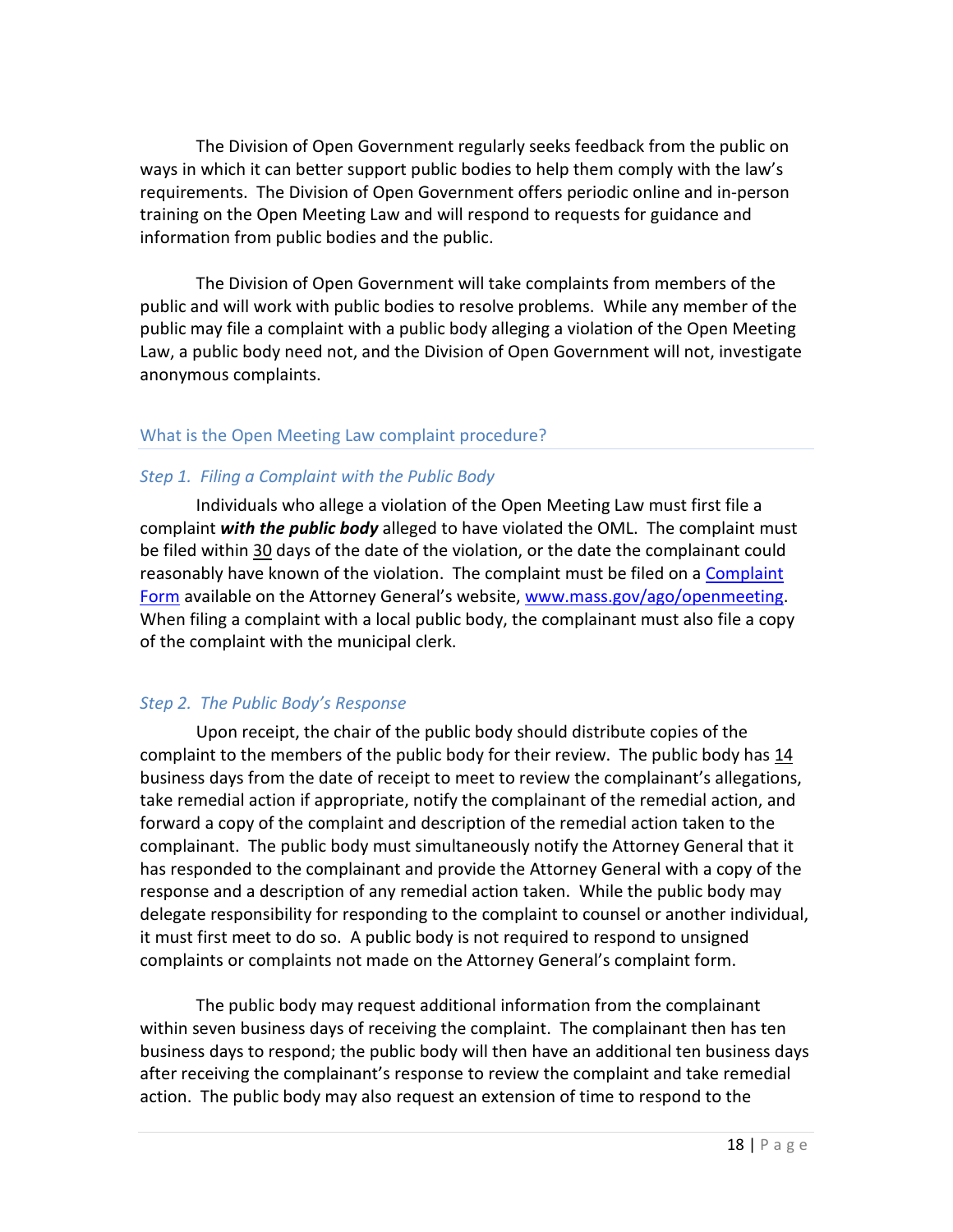complaint. A request for an extension should be made within 14 business days of receipt of the complaint by the public body. The request for an extension should be made in writing to the Division of Open Government and should include a copy of the complaint and state the reason for the requested extension.

#### *Step 3. Filing a Complaint with the Attorney General's Office*

A complaint is ripe for review by the Attorney General 30 days after the complaint is filed with the public body. This 30-day period is intended to provide a reasonable opportunity for the complainant and the public body to resolve the initial complaint. It is important to note that complaints are *not* automatically treated as filed for review by the Attorney General upon filing with the public body. A complainant who has filed a complaint with a public body and seeks further review by the Division of Open Government must file the complaint with the Attorney General after the 30-day local review period has elapsed but before 90 days have passed since the date of the violation or the date that the violation was reasonably discoverable.

When filing the complaint with the Attorney General, the complainant must include a copy of the original complaint and may include any other materials the complainant feels are relevant, including an explanation of why the complainant is not satisfied with the response of the public body. Note, however, that the Attorney General will not review allegations that were not raised in the initial complaint filed with the public body. Under most circumstances, complaints filed with the Attorney General, and any documents submitted with the complaint, will be considered a public record and will be made available to anyone upon request.

The Attorney General will review the complaint and any remedial action taken by the public body. The Attorney General may request additional information from both the complainant and the public body. The Attorney General will seek to resolve complaints in a reasonable period of time, generally within 90 days of the complaint becoming ripe for review by our office. The Attorney General may decline to investigate a complaint that is filed with our office more than 90 days after the date of the alleged violation.

#### May a public body request mediation to resolve a complaint?

If a complainant files five complaints with the same public body or within the same municipality within 12 months, the public body may request mediation upon the fifth or subsequent complaint in order to resolve the complaint. The public body must request mediation prior to, or with, its response to the complaint, and will assume the expense of such mediation. If the parties cannot come to an agreement after mediation, the public body will have ten business days to respond to the complaint and its resolution will proceed in the normal course.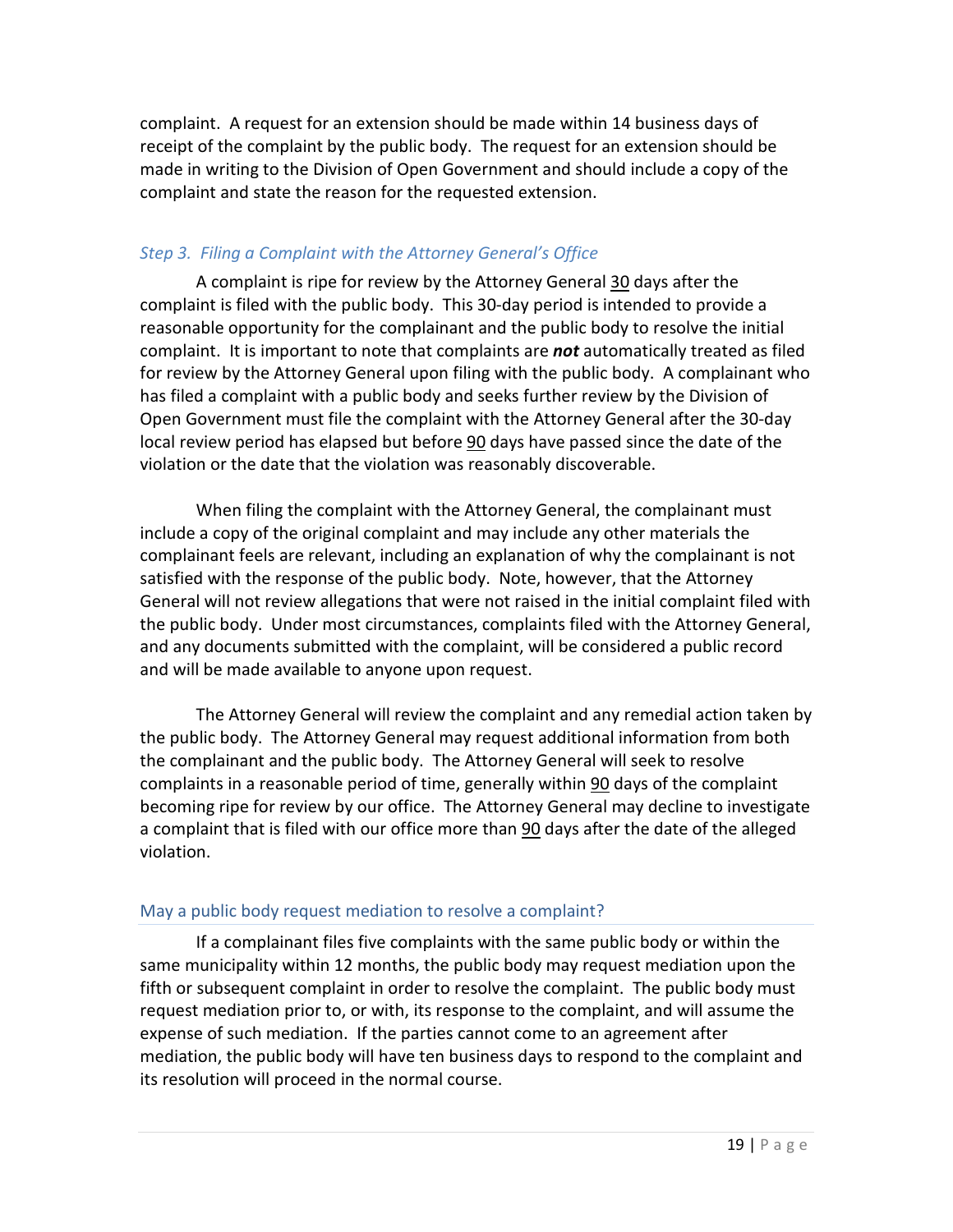Mediation may occur in open session or in executive session under Purpose 9. In addition, a public body may designate a representative to participate on behalf of the public body. If mediation does not resolve the complaint to each party's satisfaction, the complainant may file the complaint with the Attorney General. The complaint must be filed within 30 days of the last joint meeting with the mediator.

The mediator will be chosen by the Attorney General. If the complainant declines to participate in mediation after a request by the public body, the Attorney General may decline to review a complaint thereafter filed with our office. A public body may always request mediation to resolve a complaint, but only mediation requested upon a fifth or subsequent complaint triggers the requirement that the complainant participate in the mediation before the Attorney General will review the complaint.

Any written agreement reached in mediation must be disclosed at the public body's next meeting following execution of the agreement and will become a public record.

#### When is a violation of the law considered "intentional"?

Upon finding a violation of the Open Meeting Law, the Attorney General may impose a civil penalty upon a public body of not more than \$1,000 for each intentional violation. G.L. c. 30A, § 23(c)(4). An "intentional violation" is an act or omission by a public body or public body member in knowing violation of the Open Meeting Law. G.L. c. 30A, § 18. In determining whether a violation was intentional, the Attorney General will consider, among other things, whether the public body or public body member 1) acted with specific intent to violate the law; 2) acted with deliberate ignorance of the law's requirements; or 3) had been previously informed by a court decision or advised by the Attorney General that the conduct at issue violated the Open Meeting Law. 940 CMR 29.02. If a public body or public body member made a good faith attempt at compliance with the law but was reasonably mistaken about its requirements, its conduct will not be considered an intentional violation of the Law. G.L. c. 30A, § 23(g); 940 CMR 29.02. A fine will not be imposed where a public body or public body member acted in good faith compliance with the advice of the public body's legal counsel. G.L. 30A, § 23(g); 940 CMR 29.07.

# <span id="page-22-0"></span>**Will the Attorney General's Office provide training on the Open Meeting Law?**

The Open Meeting Law directs the Attorney General to create educational materials and provide training to public bodies to foster awareness of and compliance with the Open Meeting Law. The Attorney General has established an Open Meeting